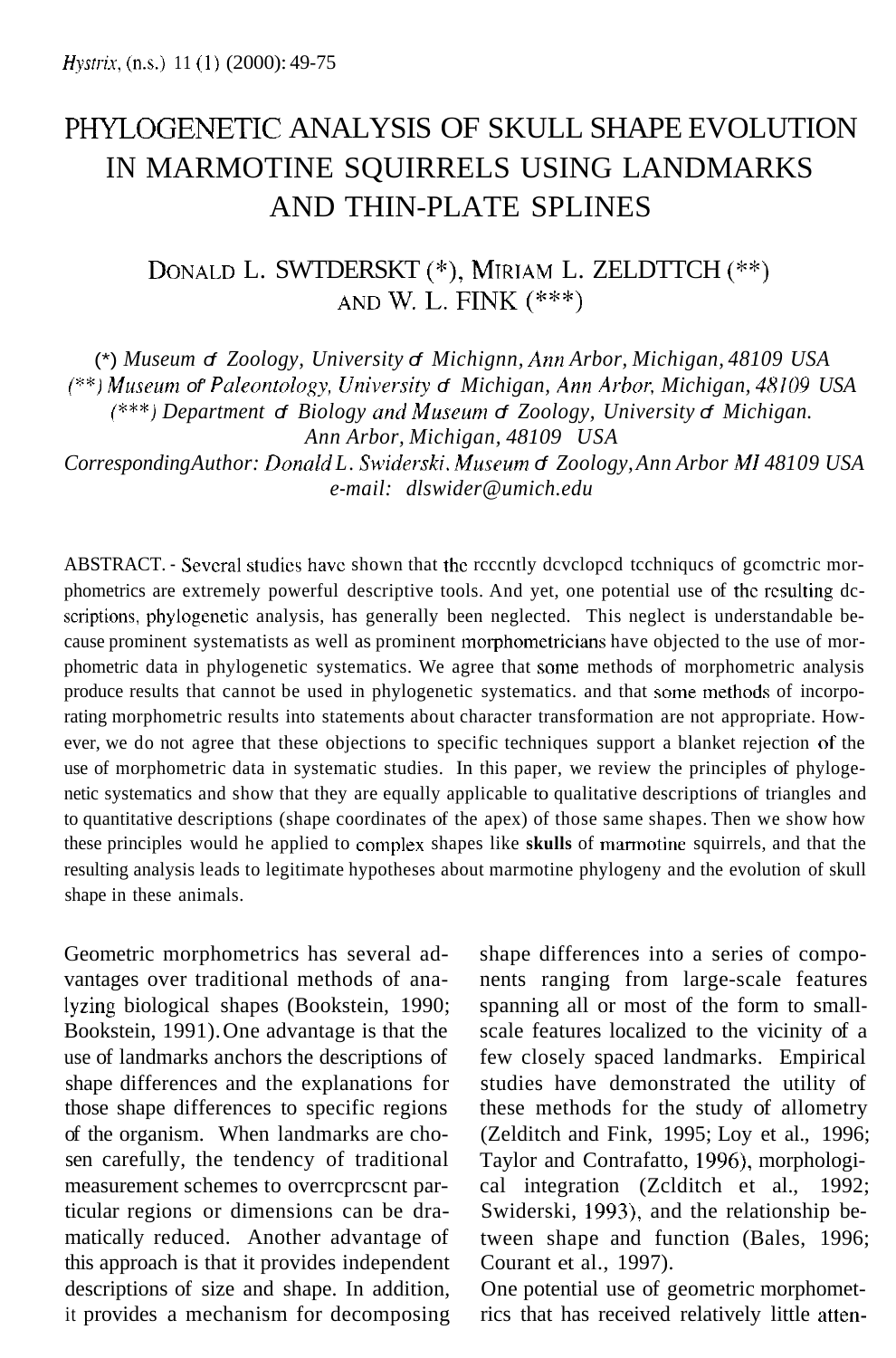tion is the reconstruction of phylogenetic relationships. For example, Courant et al. (1997) used least squares Procrustes superpositions of cranial landmarks to describe similarities in skull shape among fossorial rodents (Arvicolidae) but did not use the skull shapes in an analysis of arvicolid relationships. Consequently, their results suggest that there could have been convergence, but do not actually document the independent historical transformations of dissimilar ancestors into similar descendants. Rohlf et al. (1996) used UPGMA cluster analysis and minimum spanning trees on canonical variates of partial warps scores to evaluate similarities and differences in skull shape among European moles. Rohlf et al. compared their results to the current taxonomy of the moles, but like Courant et al., did not attempt to incorporate the shape analysis in a phylogenetic analysis. Several other biologists have performed similar studies in which geometric morphometrics were used to describe similarities among taxa, but no phylogenetic analysis was performed to infer the evolutionary relationships of those taxa (,e.g., Bales, 1996; Capanna et al., 1996; Taylor and Contrafatto, 1996). One of the few explicit attempts to reconstruct a history of shape changes was performed by van Dam (1996), who used the fossil record to infer the sequence of tooth shapes in a group of murid rodents, and then used the morphometric analysis to describe the implied shape changes. **As** far as we know, only Fink and Zelditch (1995) have used cladistic methods of phylogenetic analysis to infer genealogical relationships of taxa from shape differences described by geometric morphometrics.

The lack of cladistic studies using geometric morphometrics is not surprising. Several investigators have argued that cladistic analysis is an inappropriate use of morphometric data (Bookstein, 1994; Adams and Rosenberg, 1998; Rohlf. 1998). Others have argued that cladistic analysis of quantitative data requires manipulations that can-

not be justified (Felsenstein, 1988; Garland and Adolph, 1994). In addition, some investigators have argued that morphometric data lack the qualities that are necessary to justify hypotheses of homology, and therefore, are unsuitable for this kind of analysis (Pimentel and Riggins, 1987: Mickevich and Weller, 1990). Taken together, these arguments seem to constitute a daunting obstacle to the cladistic analysis of morphometric data.

We have argued that this obstacle is not as formidable as it appears to be. We agree that many older morphometric methods produce variables that are unsuitable for phylogenetic analysis, but we also find that some of the recently developed landmarkbased methods produce variables that are suitable (Zelditch et al., 1995). In addition. we agree that many of the methods used to code morphometric data for phylogenetic analysis employ manipulations that are unjustified, but we have not found these manipulations to be necessary when taxa are well differentiated (Swiderski et al., 1998). Consequently, we argue that some quantitative descriptions of biological shapes can be coded by using the same criteria that are used when those shapes are described qualitatively. Perhaps most important, we have demonstrated that the arguments suggesting that cladistic analysis is an inappropriate use of morphometric data are based on incorrect interpretations of cladistic methodology (Zelditch et al., 1995; Zelditch and Fink, 1998: Zelditch et al., 1998). Thus, even though there is great need for caution in the selection of morphometric variables and in the selection of criteria used for coding, it is possible to produce valid inferences of historical shape change by performing a cladistic analysis of biological shapes that have been described using geometric morphometrics.

The purpose of this paper is to demonstrate how cladistic methods of phylogenetic analysis can be applied to quantitative descriptions of biological shapes. We begin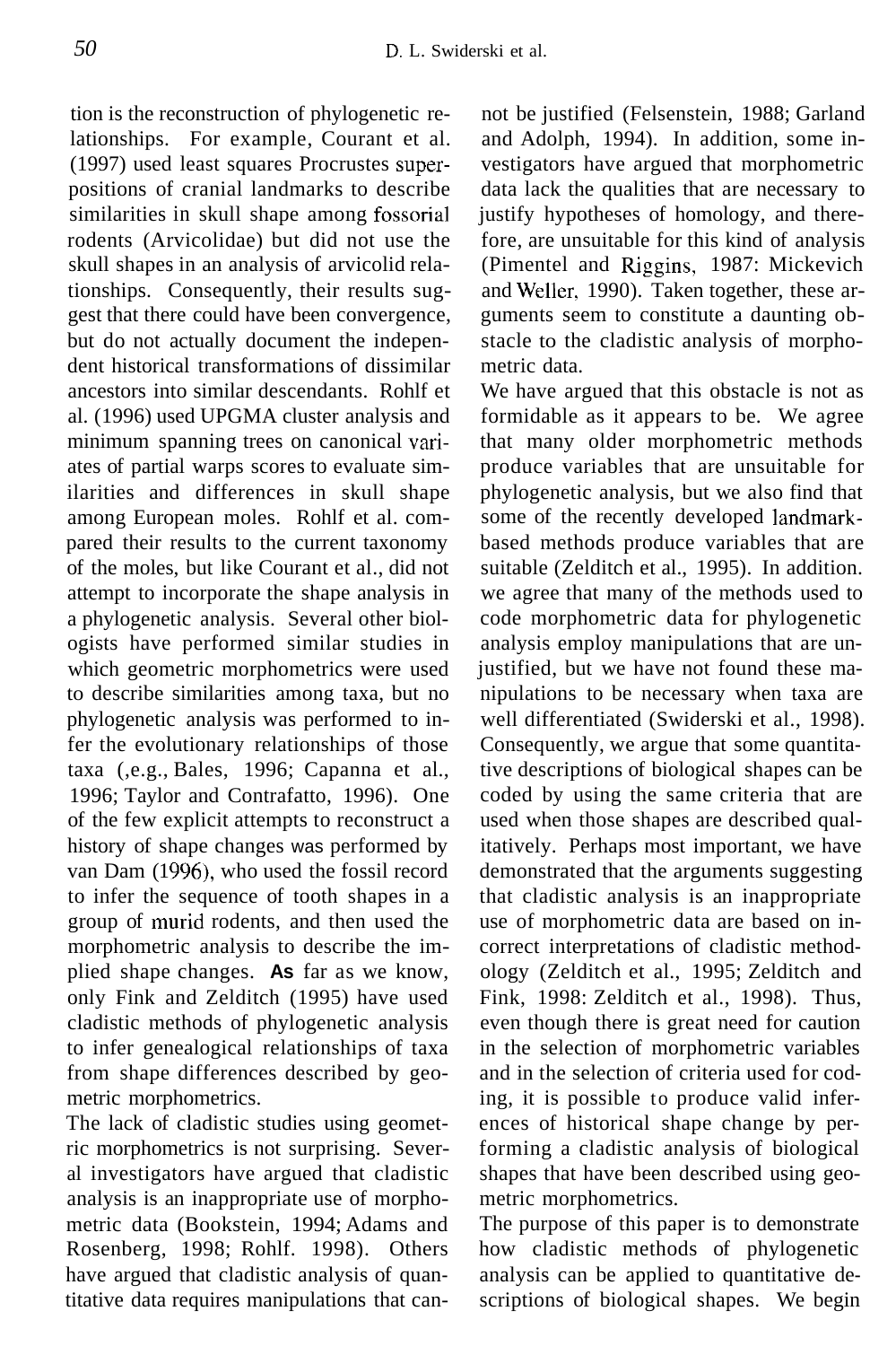with a brief review of cladistic methodology, then present two examples to illustrate its application. In the first example, we analyze an artificial data set composed of a series of triangles. In the second example, we analyze differences in skull shape among several species of squirrel-like rodents in the tribe Marmotini.

#### CLADISTIC METHODOLOGY

The cladistic approach to inferring phylogenetic history is a logical extension of evolutionary theory (Hennig, 1966). Organisms are expected to inherit traits from their ancestors, but they are also expected to acquire modifications of those traits. Subsequent descendants will inherit the modified versions of the traits, and perhaps acquire additional modifications of them. When the lineage branches, the two lines of descendants will accumulate different sets of derived traits. In the absence of convergence, any similarities between representatives of the two lines will be due to the retention of unmodified ancestral traits in both lines. As the lineage continues to branch and other traits are modified (still without convergence) the distribution of derived traits in descendent taxa will exhibit a hierarchical arrangement that retlects the sequence of branching events. Consequently, Hennig argued that the goal of phylogenetic analysis should be to identify nested sets of derived traits and use their distributions to infer the historical sequence of branching events.

Hennig recognized that the principal obstacle to implementing this approach is convergence. Organisms in similar environments may experience similar selection pressures. Consequently, some of their features may be independently modified in ways that make those features more similar in the descendants than they were in the ancestors. These homoplasic similarities could lead to the mistaken inference that the convergent taxa shared a more recent common ancestor with each other than they did with the other members of their respective lineages. However, Hennig reasoned that homologous similarities, those due to common ancestry, would be found throughout the organism, whereas the homoplasic similarities due to a particular convergence would be found in the relatively few traits that were most directly affected by the similar selection pressures. In addition, one species might be convergent with a second species in one set of traits, but convergent with a third species in a different set of traits. Thus, convergent similarities might be misleading, but they would contradict each other. This led Hennig to propose the principle of phylogenetic parsimony. Each judgement of derived similarity supports a hypothesis of homology and monophyly. The judgements that are correct will support hypotheses that corroborate one another, but the judgements that are incorrect due to homoplasy will support contradictory hypotheses (intersecting sets of monophyletic taxa) and ad hoc hypotheses of additional transformations will be necessary to resolve those conflicts. Because homoplasic similarities are not expected to exhibit a coherent pattern, the phylogenetic hypothesis that most accurately retlects the genealogical relationships of the taxa will be the one that requires the fewest ad hoc hypotheses, i.e., the one that is most parsimonious.

Some biologists have claimed that this approach implies an assumption that evolution is parsimonious, that convergent similarities are less common than homologous similarities, and argued that parsimony methods will be mislead if this assumption is incorrect (e.g., Felsenstein, 1978; Saether, 1986). However. Farris (1983, 1986) has shown that parsimony methods do not require that homologous similarities are more common than homoplasic similarities. but only that there is more support for the correct phylogeny than for any one of the alternatives supported by the homoplasies. Thus the real danger is that a particularly large set of functionally or developinentally linked char-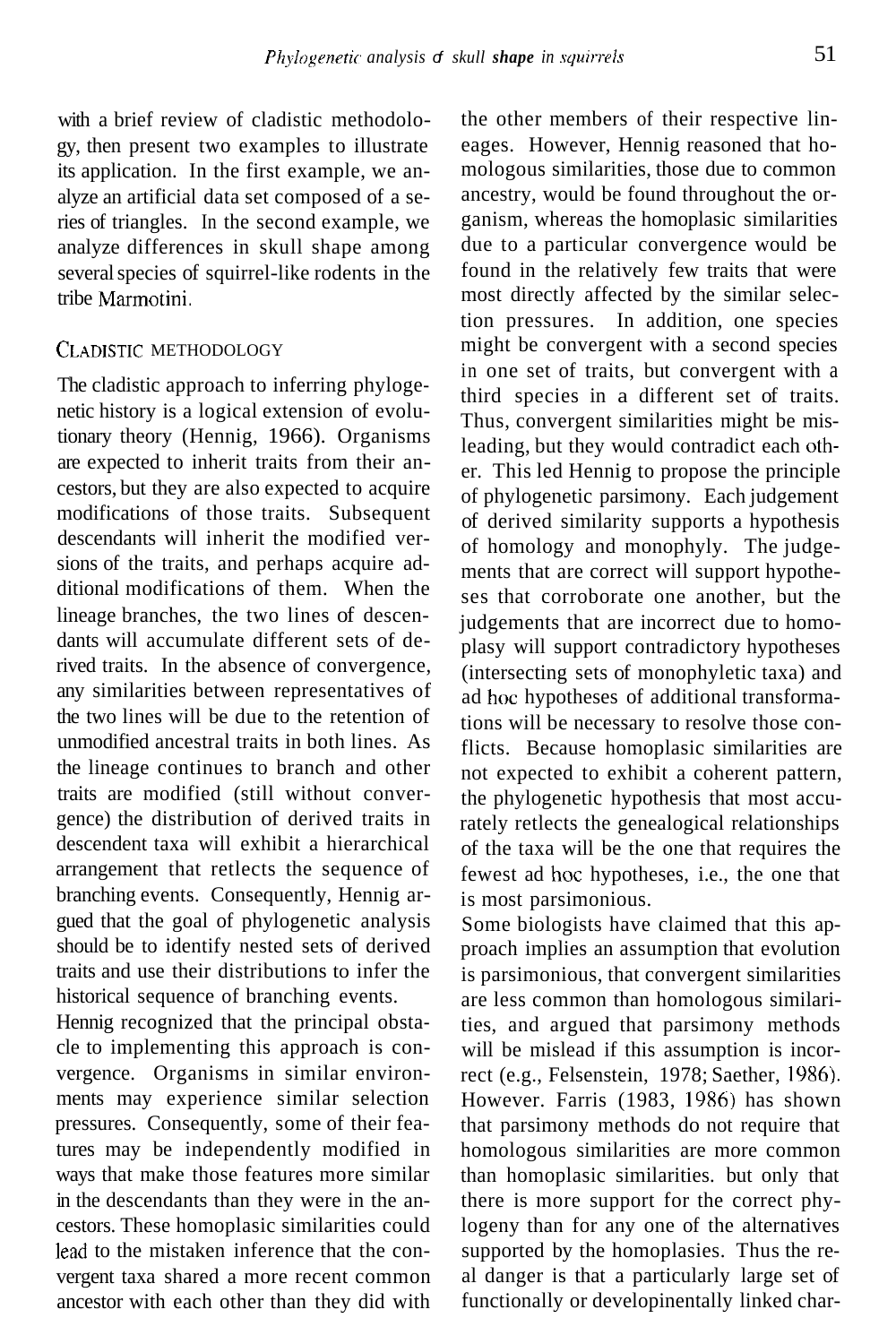acters has undergone the same series **of**  transformations in evolutionarily independent lineages. Accordingly, some systematists have suggested that the characters in these complexes should be assigned lower weights (Hecht and Edwards, 1976; Neff, 1986) or even coded as a single character (Winterbottom, 1990: Mabee, 1993; Fink and Zelditch, 1995) to reduce the influence of correlated homoplasies on the phylogenetic analysis.

The application of Hennig's approach is quite simple. In analyses of qualitatively described traits, the first step is to identify the features that can be used to sort taxa into groups that are different from one another. The next step is to describe each feature and the alternate states found in each group of taxa. Then, integer codes are applied to indicate which taxa have which states. Finally, an analysis is performed to identify which phylogenetic trees imply the fewest number of character state transformations. In analyses of quantitatively described traits, the protocol is slightly different because the measurements are specified a priori and the decision of what to measure is often based



Figure I. An artificial data set composed of a set of triangles

on expectations of what should be informative in light of functional models or experience with related taxa. Consequently, the first step is to describe the traits that will be measured, and the second step is to evaluate which traits can be used to sort taxa and describe the alternate states found in each group of taxa. (Much of the debate about coding quantitative data is actually about the validity of alternative criteria proposed for sorting taxa  $= cf.,$  Farris, 1990; Gift and Stevens, 1997; Swiderski et al., 1998.) Once the states of the potentially informative traits have been described, the subsequent steps are the same as in analyses of qualitatively described traits.

#### **TRIANGLES**

As discussed above. phylogenetic inference is based on hypotheses of homology and monophyly, and these hypotheses are based on judgements of the similarity of the traits observed in the taxa. In morphometric analyses, the traits are sizes and shapes. Sizes are one-dimensional scalars. There might be disagreement concerning which measurement of size is more appropriate (e.g., surface area or volume), but not about how to judge the similarity of volumes or areas. In contrast, shapes are multi-dimensional, so the evaluation of similarities of shapes is more complex. In this section, we illustrate the problem of comparing shapes, and our solution of the problem, with a set of triangles. Later in this paper, we show how this solution can be applied to analyses of more complex shapes like those of mammalian skulls.

*Qualitative Analysis.* Figure I shows several triangles, each representing an individual specimen of one of the species being analyzed. For any inferences of homologous shapes to be valid, the triangles must be defined by the same three points in all taxa, and oriented in the same way for all comparisons. For example, the two lower points might be the anterior end\ **of** the zygomatic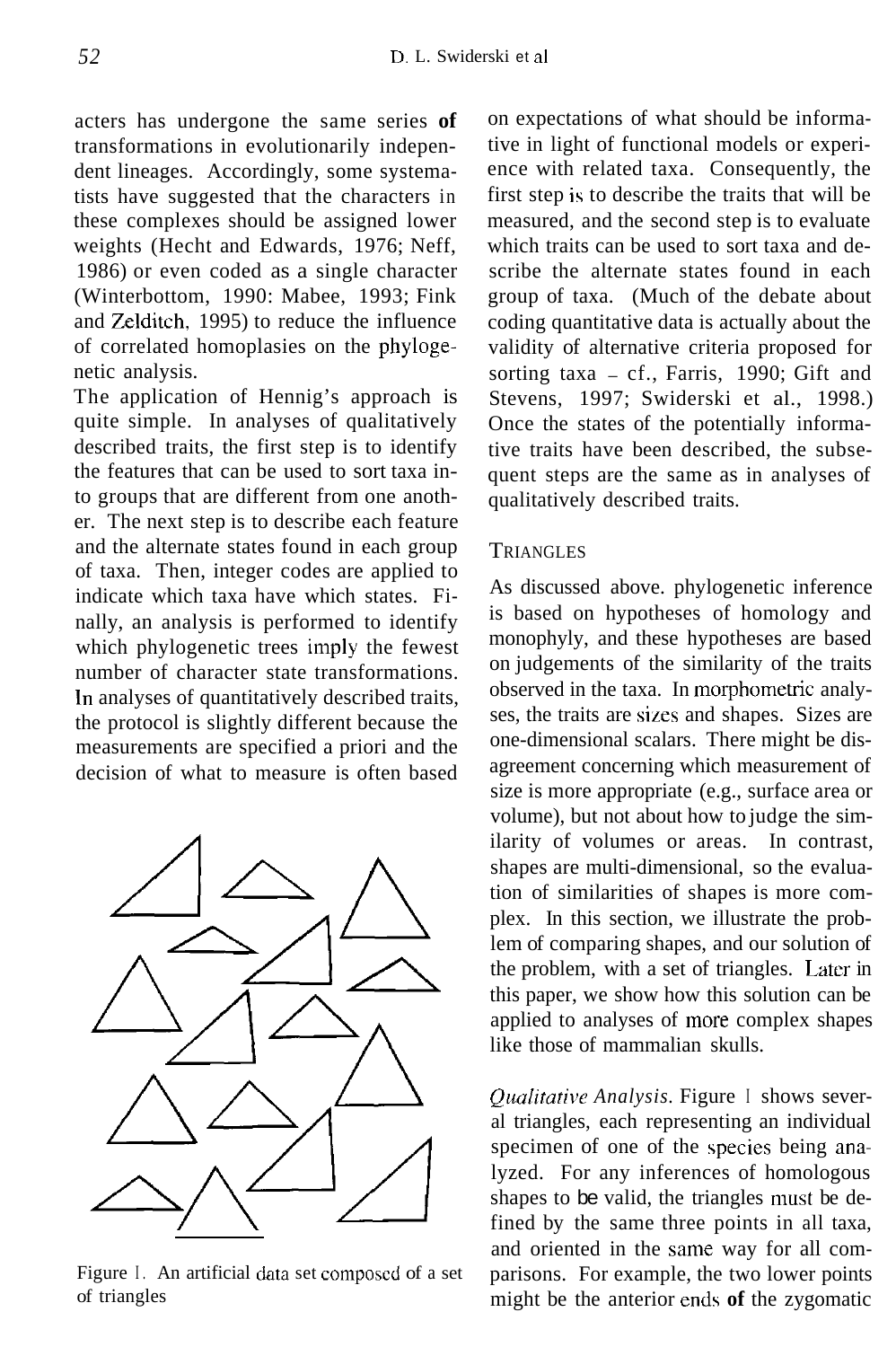

Figure 2. The triangles from Figure 1 sorted by shape. A) short and relatively symmetrical, B) tall and relatively symmetrical, C) tall and asymmetrical.

arches on the left and right sides, and the apex might be the distal end of the mid-line suture between the two nasal bones. Because this is a constructed example. we will assume that all of the triangles have been oriented appropriately.

There are several sets of attributes that could be used to describe the shape of a triangle. Two commonly used features are the aspect ratio, which describes the height of the apex relative to the length of the base, and skewness, which indicates whether the apex is centered over the baseline or displaced toward one end. Together, these two features describe the shape of a triangle completely and without redundancy. In Figure 2, the triangles have been sorted into three groups: **A)** relatively short and approximately symmetrical, B) relatively tall and approximately symmetrical. and C) relatively tall and skewed to the right.

Now that the three sets of shapes have been recognized, the next step is to code those shapes for the phylogenetic analysis. If there were only two sets of shapes, perhaps those in groups **A** and B, this would be simple. The shape shared by the ingroup (the taxa of interest) and the outgroup (selected close relatives) would be assigned state 0 to reflect the hypothesis that this shape was inherited by both groups from their common ancestor and therefore primitive. The other shape would be assigned state 1 to reflect the hypothesis that this state is derived and the taxa that share this shape are a monophyletic subgroup of the ingroup. If the two sets of shapes are those in **A** and C, we still have evidence of only a single shape change, even though it is necessary to describe the changes in terms of both the aspect ratio and skewness. Only when all three shapes are present is there evidence of shape changes in two different directions. Unfortunately, there also are nine possible histories of transformations connecting these three states (Figure 3). The shapes of these triangles provide no information that can be used to choose among these nine character state trees; information from other characters is needed. It is possible to reduce the set of possible character state trees, but only if there is only one state that is shared by the ingroup and the outgroup.



Figure 3. Nine possible transformation series for three character states.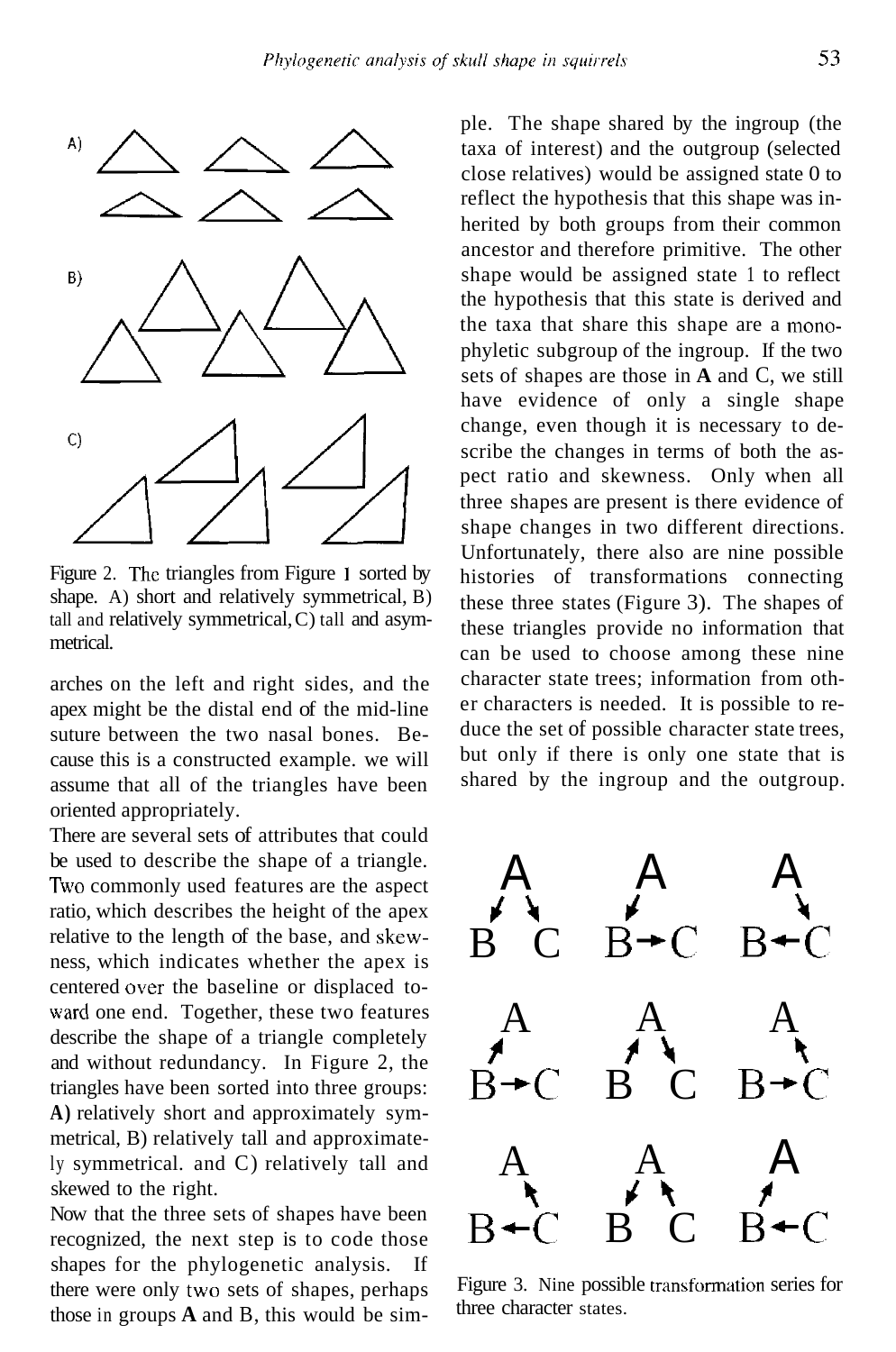

Figure 4. Graphical representation of shape coordinates.

Under those circumstances, it would be reasonable to hypothesize that the state shared by the ingroup and the outgroup is primitive. Even so, there would still be three equally plausible transformation histories, and no way to choose among them. Because there is no way to choose among the alternative hypotheses, multistate characters are analyzed as unordered, which means that no hypothesis is specified.

*Quantitative analysis.* **As** in the qualitative description, there are several combinations of variables that could be used to quantitatively describe the shapes of triangles. One particularly convenient set of variables is the pair of shape coordinates of the apex (Bookstein et al., 1985). The first step of computing shape coordinates is to rescale each triangle so that its baseline has unit length. The subsequent steps compute the vectors that describe the orthogonal projection of the apex onto the baseline (Figure 4). In essence, the shape coordinates of the apex are linear, quantitative versions of skewness *(x)* and aspect ratio  $(y)$  of the triangle.

The correspondence between shape coordinates and familiar qualitative descriptors is useful, but the real utility of shape coordi-

nates is that they completely describe the two-dimensional shape of the triangle in two linear and independent variables. Consequently, the diversity of shapes can be displayed as a scatter-plot of the shape coordinates. In Figure **5A,** the triangles from Figures **2A** and 2B are aligned by their baselines, which have been rescaled to the same length. Figure 5B shows only the locations of the apical points, with ellipses to outline each group. The two clusters of points do not overlap, so the clusters can be coded as separate character states. The transformation can be described as a shift along the *y*axis (i.e., a change in the relative height of the apex), but the direction of that transformation cannot be determined from the information given so far. However, if the shape of the outgroup is known, then the direction can be specified as an increase or decrease relative to the shape shared by both the outgroup and some members of the ingroup. In other words, the hypothesis of transformation can be polarized to indicate



Figure *5.* Graphical representation of coding two sets of triangles, 1. transformation parallel to one morphometric axis. **A)** short symmetrical triangles and tall symmetrical triangles superimposed at their baselines, B) scatter-plot of shape coordinates of the apical points, C) scatter-plot with arrow to indicate the inferred direction of transformation.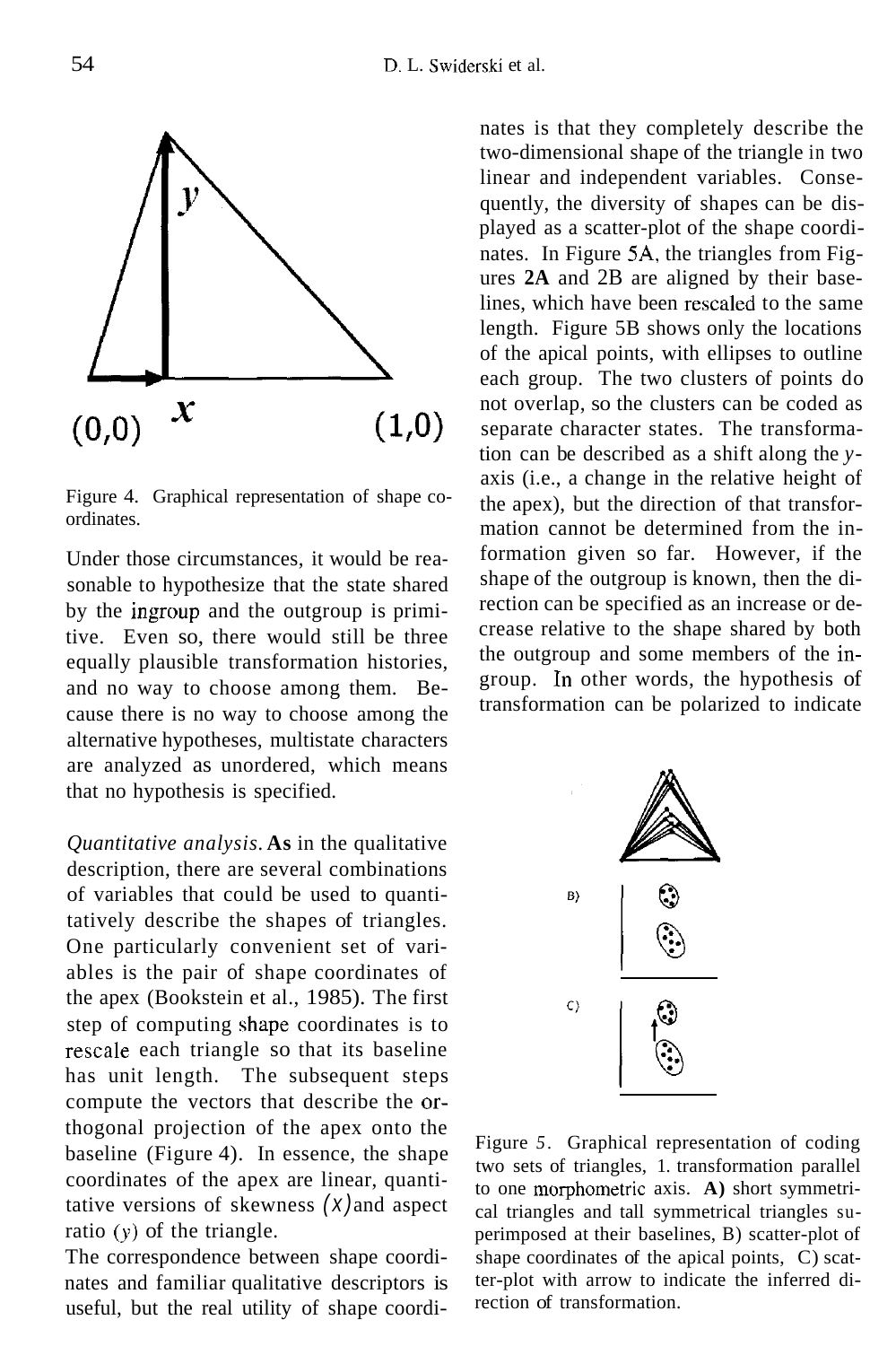which shape is inferred to be derived and which group is inferred to be monophyletic. In Figure *SC,* an arrow is included to indicate the polarized hypothesis that the shape change is an increase in the relative height of the apex.

In Figure 5, the values of the shape coordinates are not shown. They were used to generate the scatter-plot, but they are irrelevant to the subsequent analysis. Only two pieces of information are used to formulate the hypothesis of transformation: the presence of two distinct groups of shapes, and the shape of the outgroup. The integers that are assigned as character state codes are nothing more than labels that reflect the hypothesis of transformation. These labels are not intended to represent the magnitude of that transformation on any scale.

Figure 6 shows the case in which the trans- . formation is not parallel to the axes of the quantitative description, using the triangles from Figures **2A** and 2C. As in the qualitative analysis, the description of this



Figure 6. Graphical representation of coding two sets of triangles, 2, transformation that is not parallel to either morphometric axis. **A)** short symmetrical triangles and tall asymmetrical triangles superimposed at their baselines, E) scatter-plot of shape coordinates of the apical points, C) scatter-plot with arrow to indicate the inferred direction of transformation.



Figure 7. Graphical representation of coding three sets of triangles. **A)** all three sets superimposed at their baselines, B) scatter-plot **of** shape coordinates of the apical points, C) scatter-plot with two-headed arrows to indicate uncertainty about the directions of transformation.

change is more complex because it requires two variables *(x* and *y),* but that does not mean that the change occurred in two steps. **A** different method of quantification may produce a description that requires only one variable. As in the previous example, the hypothesis of a transformation is based on the recognition that there are two distinct groups of shapes, not on the description of the difference between those groups.

Figure 7 shows the quantitative analysis of **all** three groups of triangles from Figure 2. **As** in the qualitative analysis, the available information supports the hypothesis that there are two derived states. Also as before, that information does not indicate whether those states are steps in a historical sequence, nor what that sequence was. Other characters must be used to infer the phylogenetic relationships of the taxa. Then, the historical sequences of these shapes can be interpreted in the light of those relationships. In the absence of any evidence about the historical sequence, all possible sequences must be considered equally plausible, as indicated by the two-headed arrows.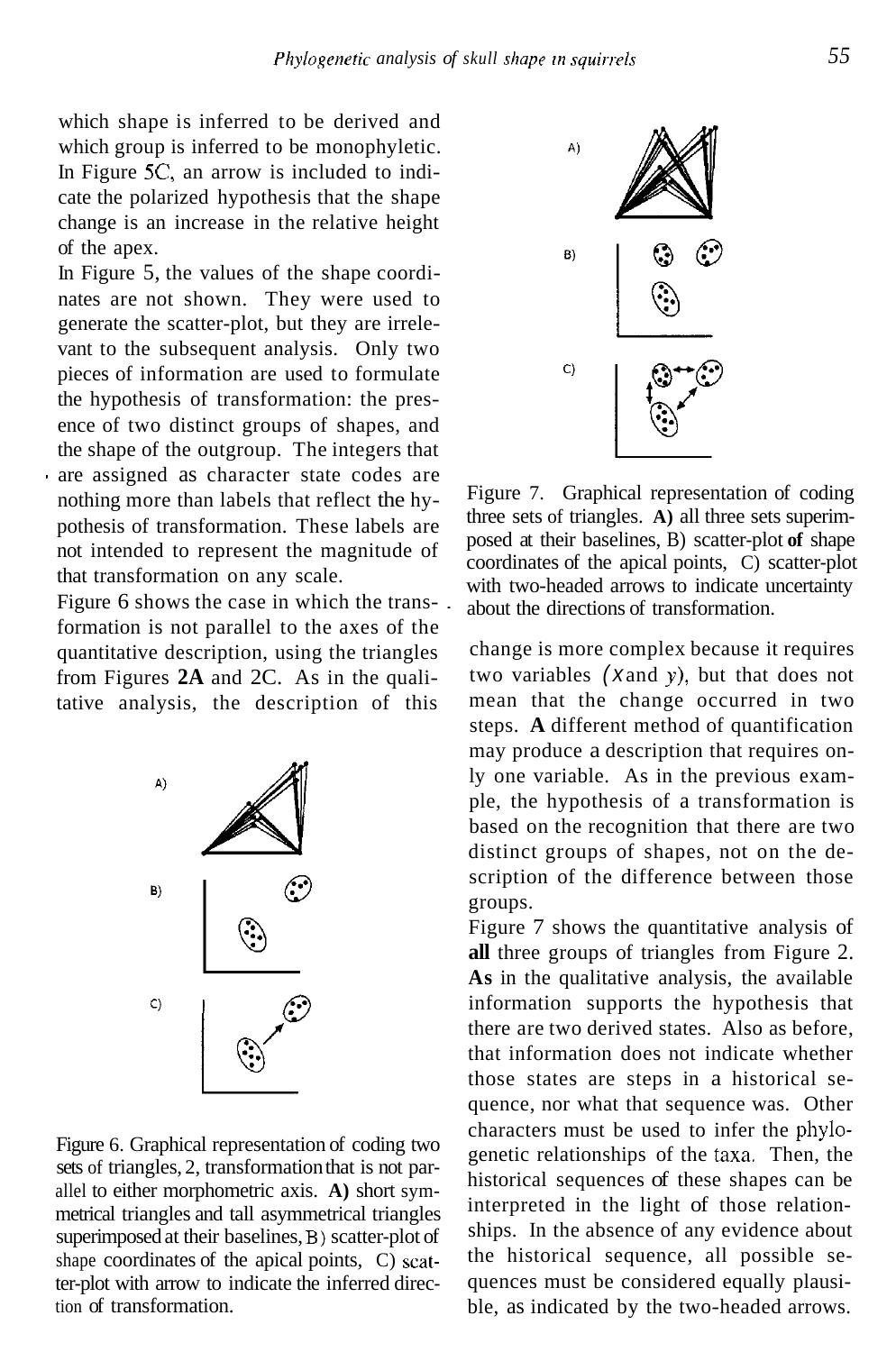#### **MARMOTINES**

We constructed the examples above so that the groups of shapes would be clearly distinct. The natural world is seldom so neat. Below, we present a more realistic example in which we produce quantitative descriptions of skull shape in marmotine squirrels. then use those descriptions to infer what transformations of skull shape occurred during the evolution of marmotines.

*Background*. The tribe Marmotini is a monophyletic group that includes marmots *(Marmota).* antelope squirrels *(Ammospe~*   $mophilus$ , ground squirrels *(Spermophilus)*, and prairie dogs  $(Cynomys)$  (Hafner. 1984). Several lines of evidence suggest that marmotines diverged from primitive tree squirrels in the late Oligocene (Bryant, 1945; Hight et al., 1974; Ellis and Maxson, 1980; Emry and Thorington, 1982; Hafner, 1984).

Since their origin, marmotines have undergone considerable diversification in adult body size, diet and foraging habits (Howell, 1938; Bryant, 1945; Black; 1963; Hafner, 1984). Comparable changes in size and behavior are associated with the evolution of skull shape in many mammalian lineages (cf., Radinsky, 1982; Janis and Ehrhardt, 1988: MacFadden, 1992). It would not be surprising to find similar associations in the marmoti nes,

Six marmotine species and three outgroups are included in the analysis below (Appendix 1). All four genera and most of the commonly recognized subgenera of marmotines are included. In addition. these six marmotines span most of the range of adult body size in the tribe and exemplify most of the different diet and foraging habits found in the tribe. The three outgroup species (two tree squirrels, *Sciiirus niger* and *Tunli-*



Figure 8. Line drawing of a representative specimen of Sciurus niger, showing locations of the landmarks. Ij tip of the rostrum at the midline suturc. 2) lateral limit of the dorsal margin of the nares, 3) antero-dorsal end of the zygomatic arch and plate, 4) notch above the lacrimal process. *5)* anterior end of the rnasseter lateralis fossa, 6) margin of the orbit at the supraorbital notch or foramen, 7) notch behind the postorbital process, 8) posterior end of the masseter lateralis fossa, 9) anterior end of the glenoid fossa, 10) posterior end of the glenoid fossa, 11) mastoid process, 12) posterior edge at the midline.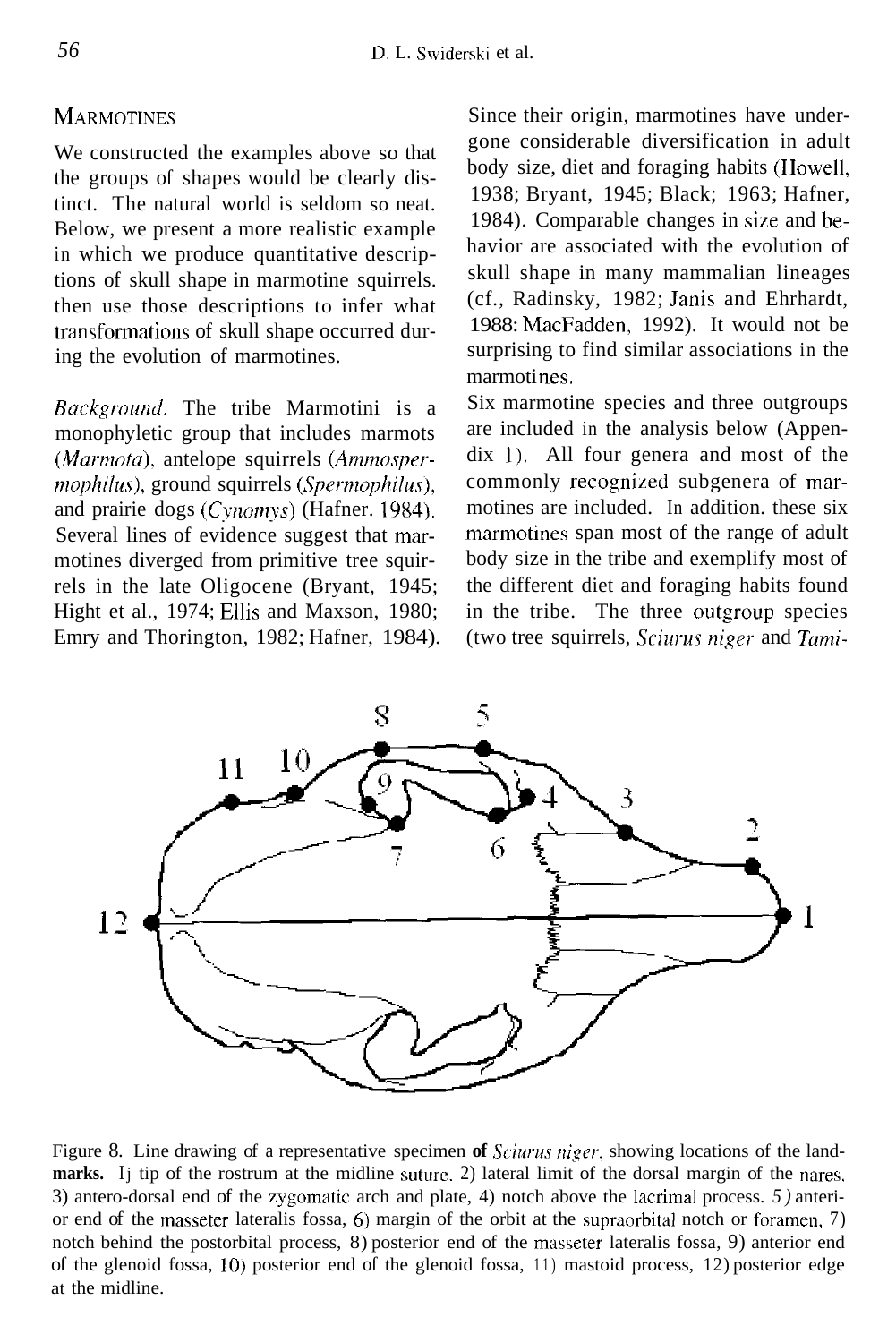*asciurus hudsonicus*, and a chipmunk, *Tmnius striatus)* are included to represent some of the size and dietary diversity found among the closely related outgroups.

The six marmotine species included in this example are only about 1/10 of the extant species recognized by most marmotine taxonomists. Because this analysis includes only a small fraction of the marmotine species. it is unlikely that the results will be an accurate reflection of the marmotine phylogeny. Therefore, the purpose of this demonstration is not to produce a definitive answer to the question of marmotine relationships, but to illustrate the methods that would be used in a more complete analysis. The question to be addressed in the analysis of each shape feature is whether the diversity of shapes is distributed in a way that justifies a specific hypothesis of homology and monophyly.

*Shape Anaiysis.* We began the analysis of skull shape by digitizing 12 landmarks on each skull (Figure 8). These landmarks were chosen because they mark prominent aspects of shape that could be compared among taxa. For example, landmark 11, the mastoid process, marks the widest point on the braincase, and with landmark 12 marks the edge of the occipital region. Another important consideration in the selection of landmarks was to use points that are easily recognizable, but not prone to breakage. We did not use the tip of the post-orbital process because this structure is often broken, and we did not use the anterior end of the base of the process because it is smoothly continuous with the margins of the orbit. We did use the notch behind the process, which also represents the antero-medial corner of the temporal fossa. We used the supraorbital and lacrimal notches because both are easy to locate, and because both have consistent positions relative to the orbit. In contrast, we did not use landmarks on the sutures on the snout because the locations of these sutures are quite variable within species and often differ between individuals of the same

species with similar snout shapes. Thus, landmarks on these sutures might be useful for describing the shapes of these bones, but would not be very useful for describing the shape of the snout. For similar reasons, we used landmarks on the zygomatic arch that are associated with muscle attachments or the jaw joint and in stable locations around the arch, and did not use sutures of the bones forming the arch. Several of these features are easier to see in lateral view than in dorsal view, so markers were placed in the field of view adjacent to their locations.

To eliminate the effects of asymmetry. landmarks 2-1 1 were digitized on both sides and shape coordinates were computed for all 22 landmarks using points 1 and 12 to define the baseline (midline). The signs of the *y* coordinates of landmarks on the right side were reversed, effectively reflecting the right side onto the left. Then, the  $x$  and  $y$  coordinates of each pair of corresponding landmarks were averaged for each specimen. These 12 pairs of symmetrized shape coordinates and the shape coordinates of the baseline were the input for the thin-plate spline analysis.

For the spline analysis, one specimen of S. *niger* was used as the reference form (or starting form). The symmetrized shape coordinates of each landmark were compared by rank order to identify a specimen that does not have an unusual arrangement of landmarks. Our goal was to find a specimen that has a normal shape for that species, **so**  that the other specimens in the study would be described in terms that referred to the shape of that species. One of the principal advantages of using landmarks is that they attach descriptions of shape to specific locations on the form. Using a reference that is a representative form of one species enhances this advantage by ensuring that the descriptions refer to features of a biological form. This advantage can be enhanced further if the reference has a primitive or juvenile form, which makes it possible to describe the other shapes as modifications of the reference, not simply as different from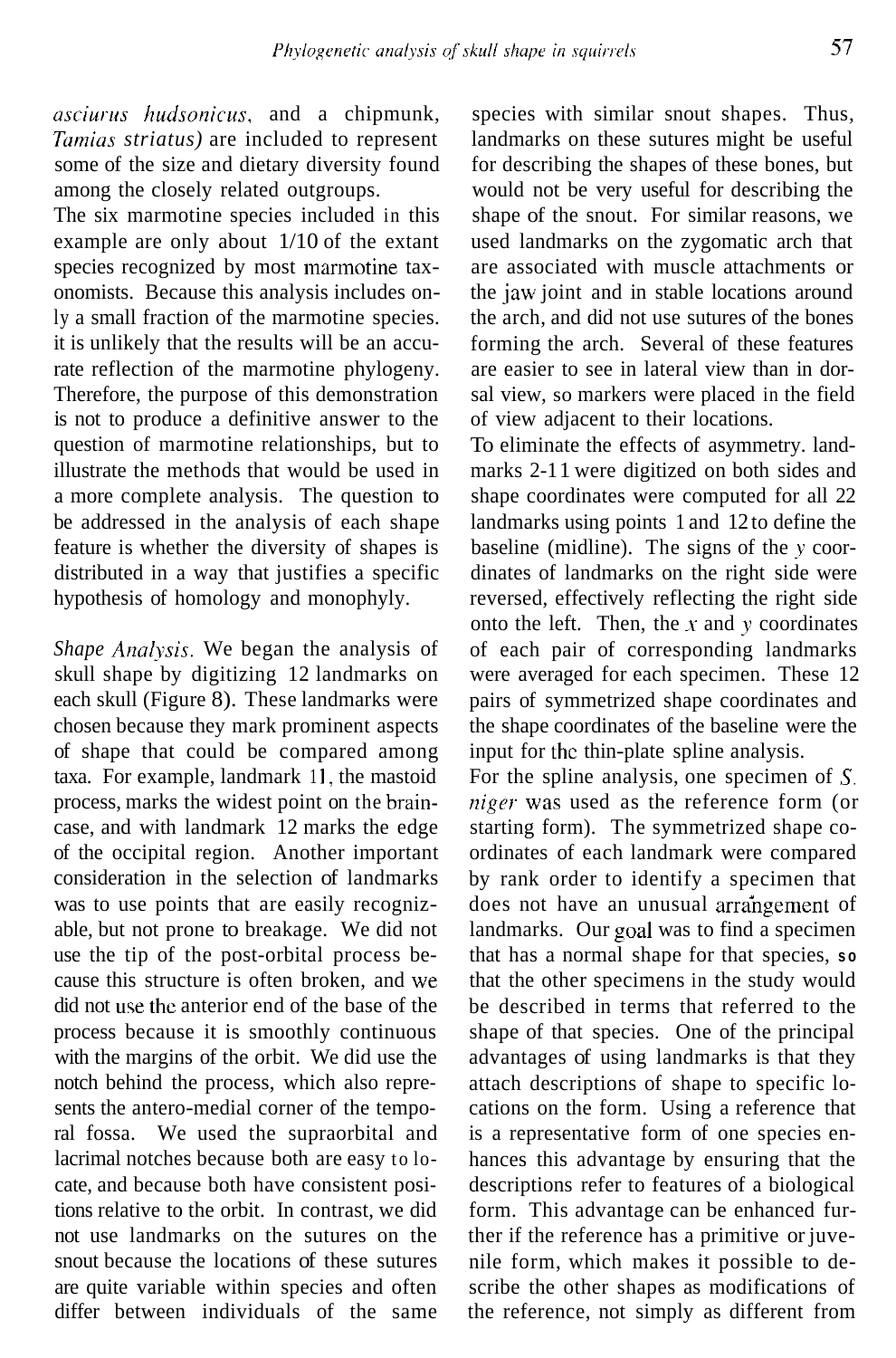the reference. Using a reference that is a mean of several dissimilar species dilutes the advantages of landmarks by allowing shape description to refer to features of an artificial construct that may not represent any biological form. **In** addition, using the mean shape as the reference form means that the starting configuration will change with the addition of each new specimen, whereas using a specific shape as the reference means that specimens can be added to the study and described in the same terms. In our view, changing inferences about patterns of shape evolution should reflect changing hypotheses of what is primitive, not changing sample sizes.

We compared shapes using partial warps scores (Bookstein, 1991), and scores for the uniform component (Bookstein, 1996). Our reasons for using these scores rather than relative warps are related to our reasons for using a specific reference rather than a sample mean. Partial warps describe differences from the reference in terms of features of the reference. Relative warps are principal components of partial warp scores for all the specimens in the study. Like the mean, principal components can change every time



Figure 9. Variation in the component of marmotine skull shape described by the uniform analysis. **A)** scatter-plot of uniform component scores. U1 **is** shear, **U2** is dilation and compression. B) vector diagram of the uniform component of the deformation of the reference into the configuration of a representative specimen of *S. tridecemlineatus*.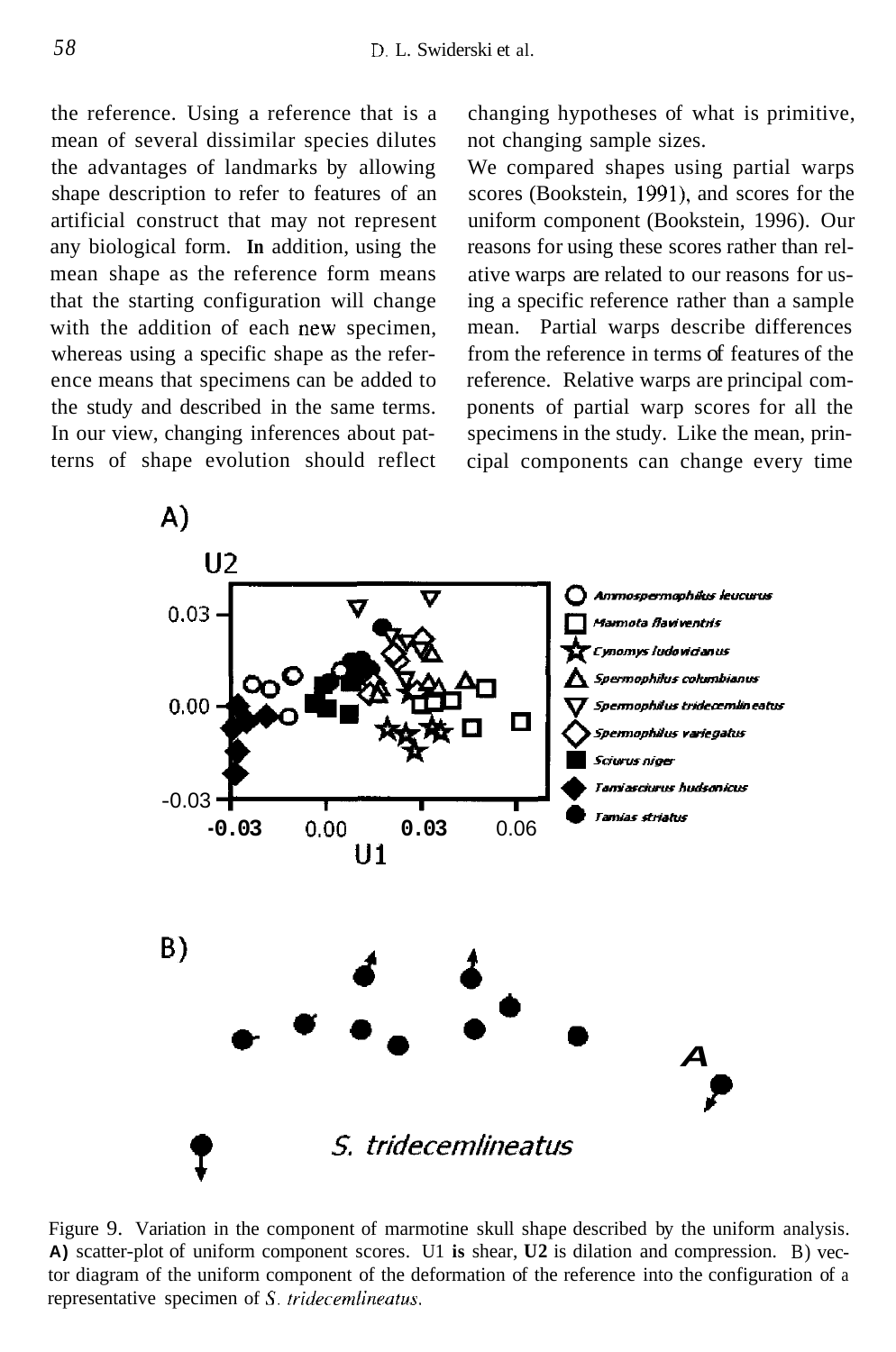specimens are added and deleted. More important, principal components are determined by the patterns of variation and covariation in the sample, so that relative warps are a function of dissimilarity over all the landmarks, over all the specimens. In our view, these features of principal components make relative warps analysis unsuitable for phylogenetic studies because they defeat the purpose of using landmark-based morphometrics. (For more discussion of the issues related to reference choice and the use of partial warps rather than relative warps, the reader is referred to the following papers: Swiderski, 1993; Fink and Zelditch, 1995; Zelditch and Fink, 1995, 1998; Zelditch et al; 1995, 1998; Swiderski et al., 1998)

The programs TPSSPLIN (Rohlf, 1997) and TPSRELW (Rohlf, 1998) can both be used to generate partial warp scores. The reference form used by TPSRELW is a consensus form (a mean form constructed by Procrustes analysis), but the reference used by TPSSPLIN can be any form the user specifies. Because we were using a particular specimen as the reference, we used TPSS-PLIN to generate partial warp scores. TPSSPLIN does not compute scores for the uniform component according to Bookstein's (1996) new protocol, so we wrote a program in QBASIC to implement Bookstein's protocol and compute the uniform components of our selected reference, and the scores on those components for each specimen. To illustrate the uniform deformations of a particular specimen, we used the scores to compute the landmark displacements that can be attributed to this component, and we used VECTOR SPEC-TOR (Humphries, 1994) to draw those displacements. We also used VECTOR SPEC-TOR to produce vector diagrams of selected non-uniform deformations. Following Bookstein (1991), we have numbered the warps in order of increasing localization, which reflects the order of their computation. Scatter-plots of scores (both uniform and non-uniform components) were produced in SYSTAT. The reference is plotted at the origin of each graph.

*Uniform.*— This feature describes shearing (Ul), in which medial and lateral landmarks are displaced in opposite directions, and dilation-elongation (U2). in which the skull becomes wider and shorter, or longer and narrower (Figure 9). In the scatter-plot of scores for this component, there is a noticeable gap in the distribution of *A. leucurus* specimens. Five specimens are on the left with the *T. hudsonicus* cluster, and one *A. leucurus* specimen is on the right with the other taxa. If the gap separated all *A. leucurus* and *T. hudsonicus* from the others, then we would consider it reasonable to interpret this gap as evidence of evolutionary divergence separating these two groups. We also might interpret this gap as evidence of divergence despite the one unusual specimen of **A.** *leucurus,* if we had reason to dismiss that individual as an outlier. However, there are similar gaps in the distributions of several other species, supporting the inference that sample sizes are too small to judge which specimens are outliers. Because none of the gaps anywhere in this scatter-plot support an unambiguous grouping of species (two or more species on each side of the gap with none spanning the gap), our judgement is that no informative characters can be inferred from this plot.

*Warp I* **.**—As is common for elongate forms, the largest scale warp describes a pattern of landmark displacement in which the landmarks near the center of the form move in one direction and the landmarks near the ends move in the opposite direction (Figure 10). When the landmarks are displaced **par**allel to the long axis of the form, they produce a gradient of relative elongation in one direction. Thus, negative scores on the *x*axis (as in *T. hudsonicus)* indicate a longer braincase and shorter snout than in the reference *(S. niger)*. Positive scores, which are not found in these taxa except for very low scores in some specimens of *S. niger,* would indicate a shorter braincase and longer snout than in the reference specimen. In *T. stiia-*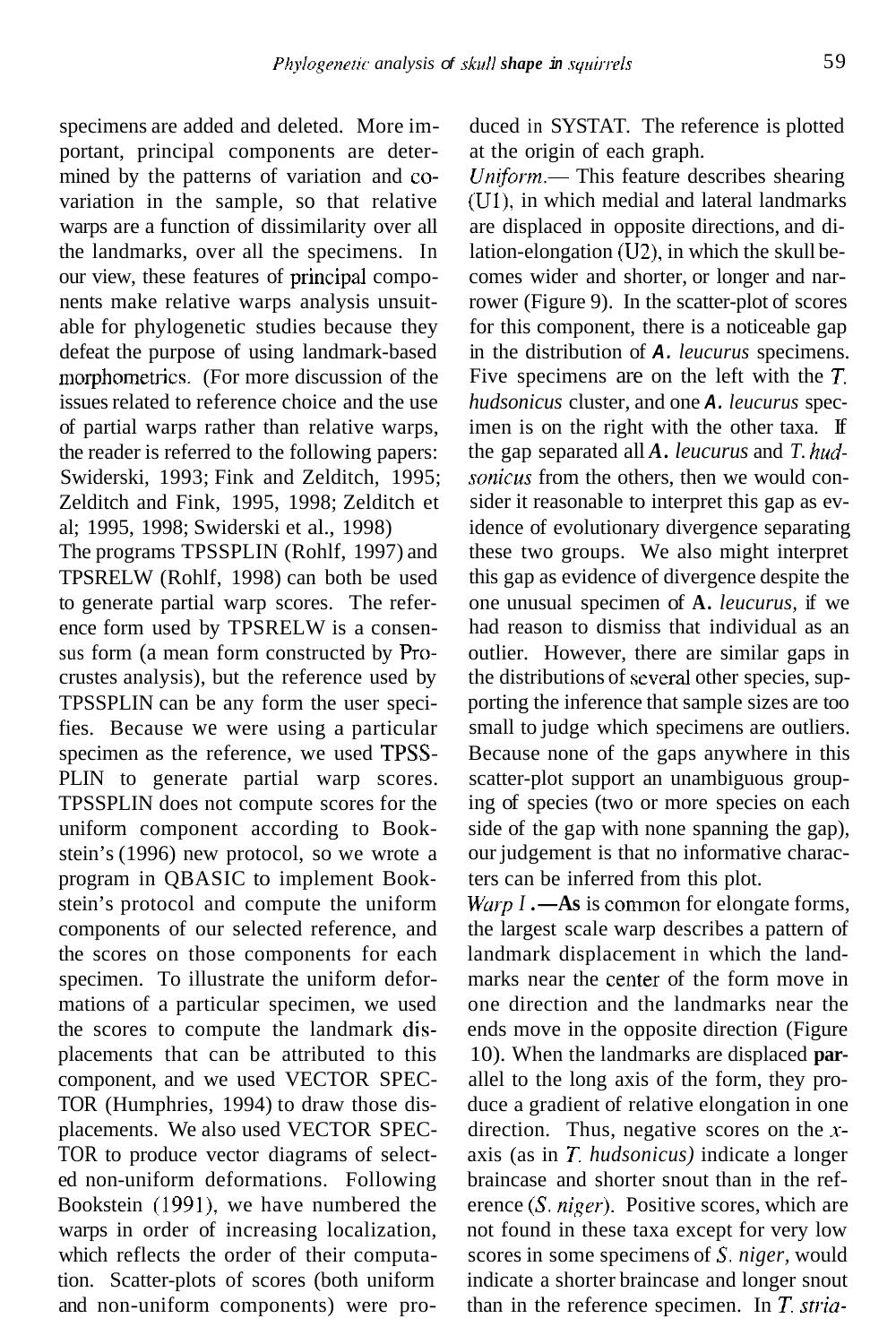

Figure 10. Variation in the component **of** skull ahape described by **warp** 1. A) scatter-plot of partial warp scores. B) vector diagram of the deformation described by partial warp 1 for a representative specimen of *T. hudsonicus.* C) vector diagram of the deformation described by partial warp 1 for a representative specimen of *T. striatus*.

tits and the marmotines, negative scores on the x-axis are combined with positive scores on the y-axis. reflecting the fact that their braincases are wider as wcll as longer, and their snouts are narrower, as well as shorter. The scatter-plot for this feature shows several species with ranges that do not overlap any other. An especially large gap separates S. *niger* from everything else, smaller gaps separate *T. hudsonicus*, *T. striatus*, *S. tride-* *cendineatus* and *S. columbianus*. To code this feature, it is necessary to consider whether each of these species is truly distinct from the four species with overlapping ranges. It is also necessary to consider whether any of the species with separate ranges can be grouped together (i.e., can a hypothesis of shared transformation be justified despite their differences).

Of the five non-overlapping species, *S.*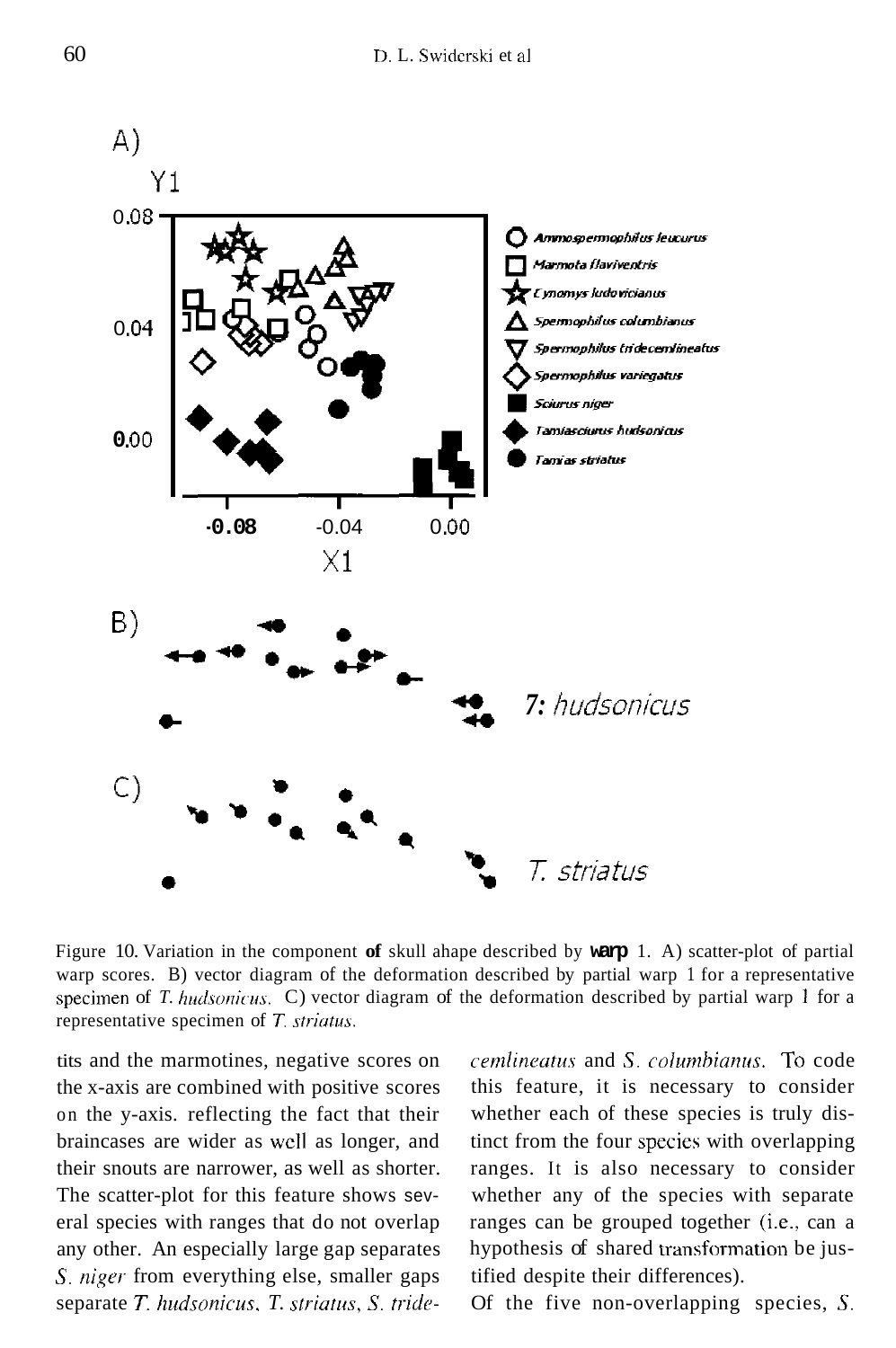

Figure 11. Variation in the component of skull shape described by warp 2. **A)** scatter-plot of partial warp scores with an ellipse enclosing the scores of *S. niger* specimens. B) vector diagram of the deformation described by partial warp 2 for a representative specimen of C. *Iudovicianus*.

 $column to a new set$  *columbianus* and *S. tridecemlineatus* are closest to each other. These two are also the closest to the four overlapping species. In fact, a boundary drawn between *S. columbianus* and the overlapping species would have some rather sharp bends in it, suggesting that *S. columbianics* is not really differentiated from the others. If **S.** *columbianus* is recognized as divergent, then both *S. tridecemlineatus* and *C. ludovicianus* should be recognized as sharing the same transformation and all three species should be assigned the same character state code. However, one reason for

not doing this is the overlap of *M. fluviventris* and *C. ludovicianus*, suggesting these species may not be differentiated. Another obstacle is the fact that a different direction of transformation  $(+x)$  provides an equally valid justification for assigning a shared character state to *S. tridecemlinearus, T. striutus* and S. *niger.* In fact, there are at least two other equally valid, equally narrow dividing lines that could be drawn on this scatter-plot to demarcate groups.

Given the number of conflicting groupings that can be based on this plot, there is good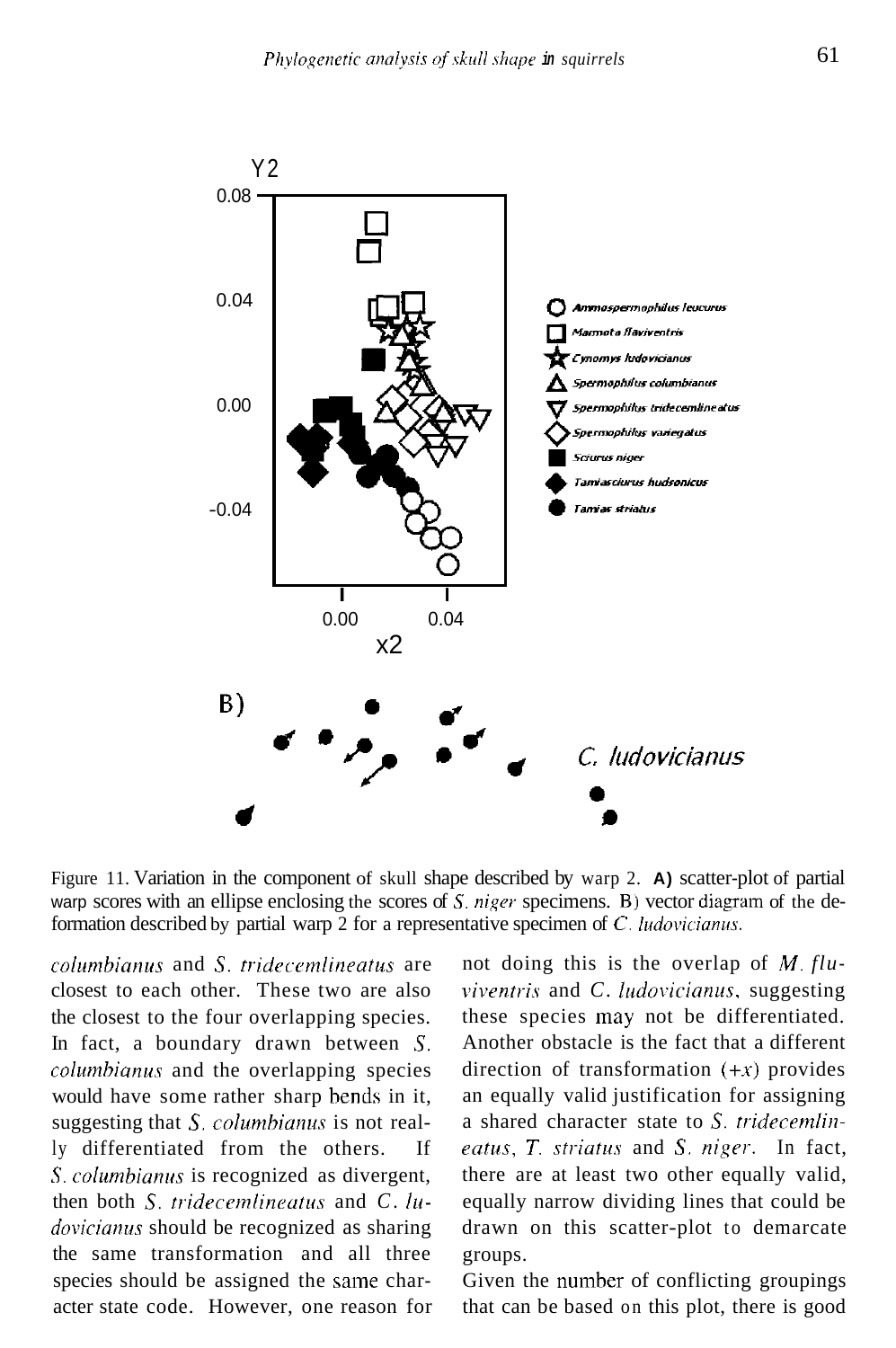

warp 3 for a representative specimen of S. tridecentimeatus. specimen of C. ludovicianas. C) vector diagram of diagnam of the deformation described by partial warp scores. B) vector diagram of the deformation described by partial warp 3 for a representative Figure 12. Variation in the component of skull shape described by warp 3. A) scatter-plot of partial

the narrowness of its skull near the anterior for the x-component in A. leurusus reflect braincase. Similarly, large negative scores matic arch, and also its more triangular width around the anterior end of the zygoy-component reflects its relatively greater tracted. In M. flaviventris, a larger positive gion bepind the post-orbital process is con--ai expanded in C. ludovicianus, and the reand the anterior end of the zygomatic arch  $(Higur)$ . Thus, the region around the eye I, but covers a smaller region of the skull mark displacements which is similar to warp -puel 10 month is a pattern of land-

paraproun se pazó there are three states, this trait will be anaof the tree squirrels (Table 1). Because each of the other two states diagnoses one resex T. striatus and all of the marmotines; rated by substantial gaps. One state diagthere are only three character states sepaingly, our interpretation of the plot is that tributions of most of the species. Accordare two or three larger gaps within the dislutionary divergence is the fact that there these narrow divisions represents real evovalid. An additional indication that none of reason to doubt whether any of them are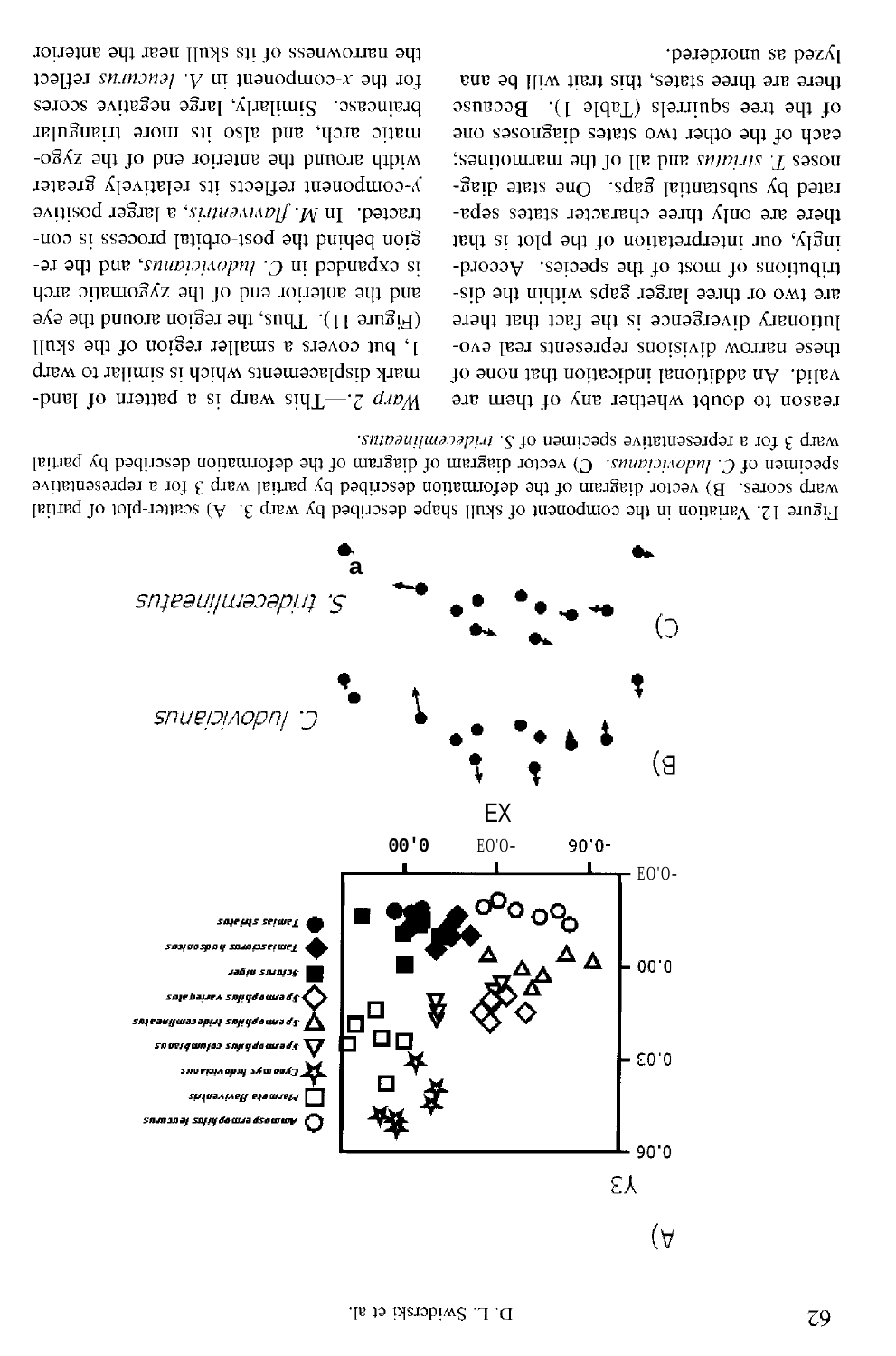

Figure 13. Variation in the component of skull shape described by warp 4. A) scatter-plot of partial warp scores. B) vector diagram of the deformation described by partial warp 4 for a representative specimen of C. *ludovicianus*.

end of the zygomatic arch, and also its relatively broad and square braincase.

The scatter-plot for this feature, like that for the uniform, appears to have two distinct clusters of specimens which might reflect evolutionary divergence except for the fact that one species has members in both clusters. Here the gap suggests divergence from the outgroup by all marmotines except **A**. *leucurus.* The species that spans the gap is one of the outgroups, S. *niger.* As before, we cannot be certain that one particular individual is an outlier, so we cannot ignore the one specimen of *S. niger* on the right side of the gap. Therefore. our judgement

is that no informative characters can be inferred from this plot. either.

*Warp* 3.—In this feature, the outer (lateral) portion of the zygomatic arch is displaced relative to its ends (Figure 12). In addition, the posterior end of the skull is displaced in the same direction as the outer portion of the zygomatic arch. Transformations of this feature retlect a relatively triangular  $zygo$ matic arch and tapered braincase  $(-x)$ , especially in representatives of A. *leucurus* and S. *tridecemlineatus*, or a relatively square zygomatic arch and narrow braincase  $(+y)$ , as in C. *ludovicianus* and *M. flaviventris.* 

At least three groups can be recognized in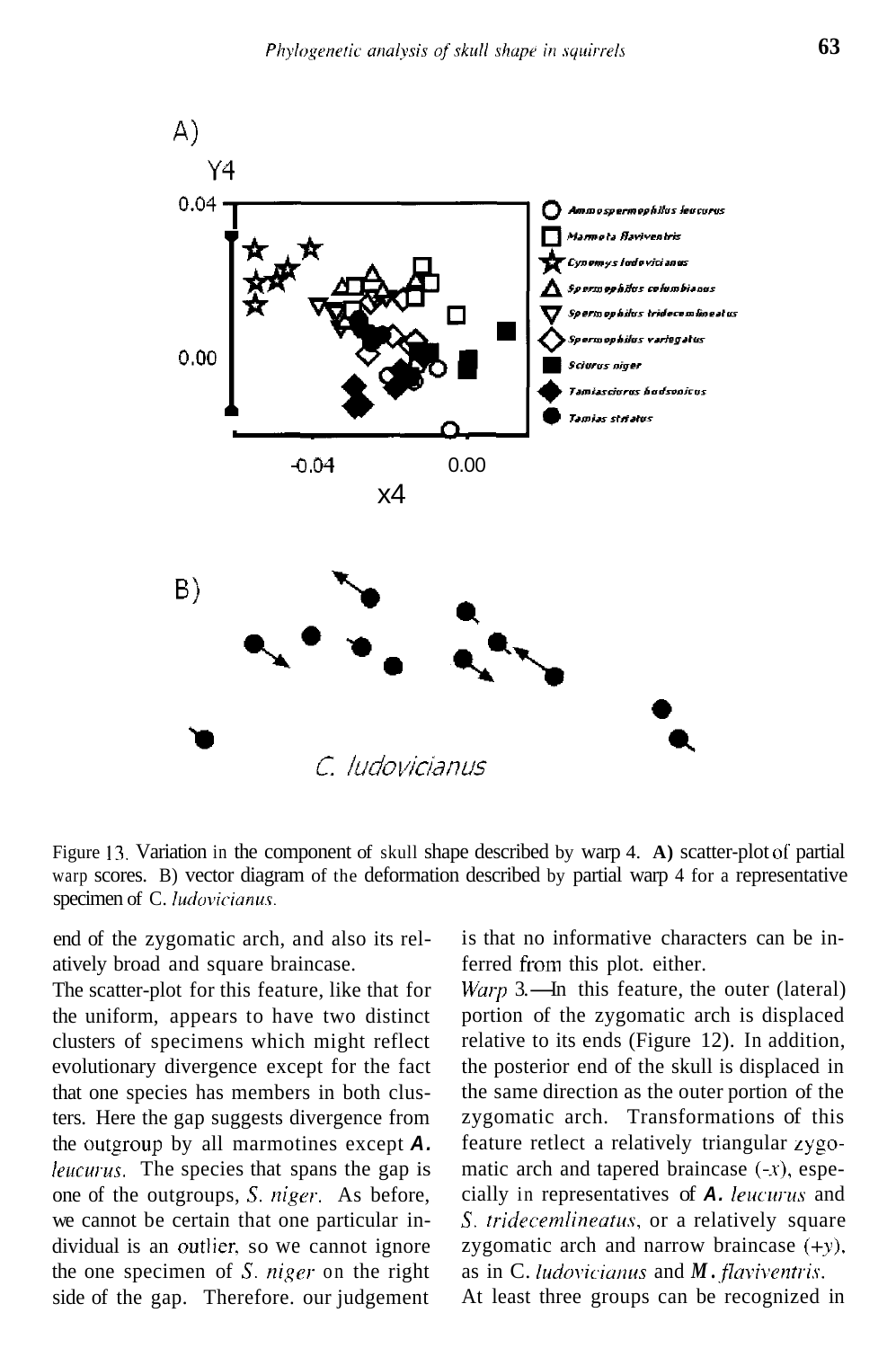

Figure 14. Variation in the component of skull shape described by warp 5. **A)** scatter-plot of partial warp scores. B) vector diagram of the deformation described by partial warp 5 for a representative specimen of C. *ludovicianus*.

this scatter-plot. There is unambiguous separation of *M. flaviventris* and C. ludovi*cianirs* from all other species. Another large gap separates *S. tridecemlineatus,* S. *vai-iegatus* and *S. columbianus* from A. *leucurus*<sup>*.*</sup> and the outgroups. There is one *S. tridecemlineatus* specimen in this gap, but it is still possible to draw a line between the two groups. **A** third gap separates A. *leucuriis*  from the outgroups. S. *tridecemlineatus* appears to diverge from *S. vui-iegutus* and *S. columbicznus* in the same direction that A. *leucurus* diverges from the outgroups  $(-x)$ . but *S. tridecemlineatus* still overlaps both *S*.

*~~ai-iegatus* and *S. rolumhianus.* Without this overlap, *S. t~-idecenilineatus* might be assigned the same character state as A. leu*curus*, or even assigned a unique character state. Because there is overlap here, we have coded this feature as an unordered multistate character with 4 states (Table 1). *Warp 4*.—In this feature, the largest displacements are at landmarks 3, **6,** 8 and 11 (Figure 13). The large negative  $x$ -scores in C. *ludovicianus* again reflect the relatively greater angularity of its zygomatic arch. The distribution of scores for this feature has one obvious gap separating C. *ludovi*-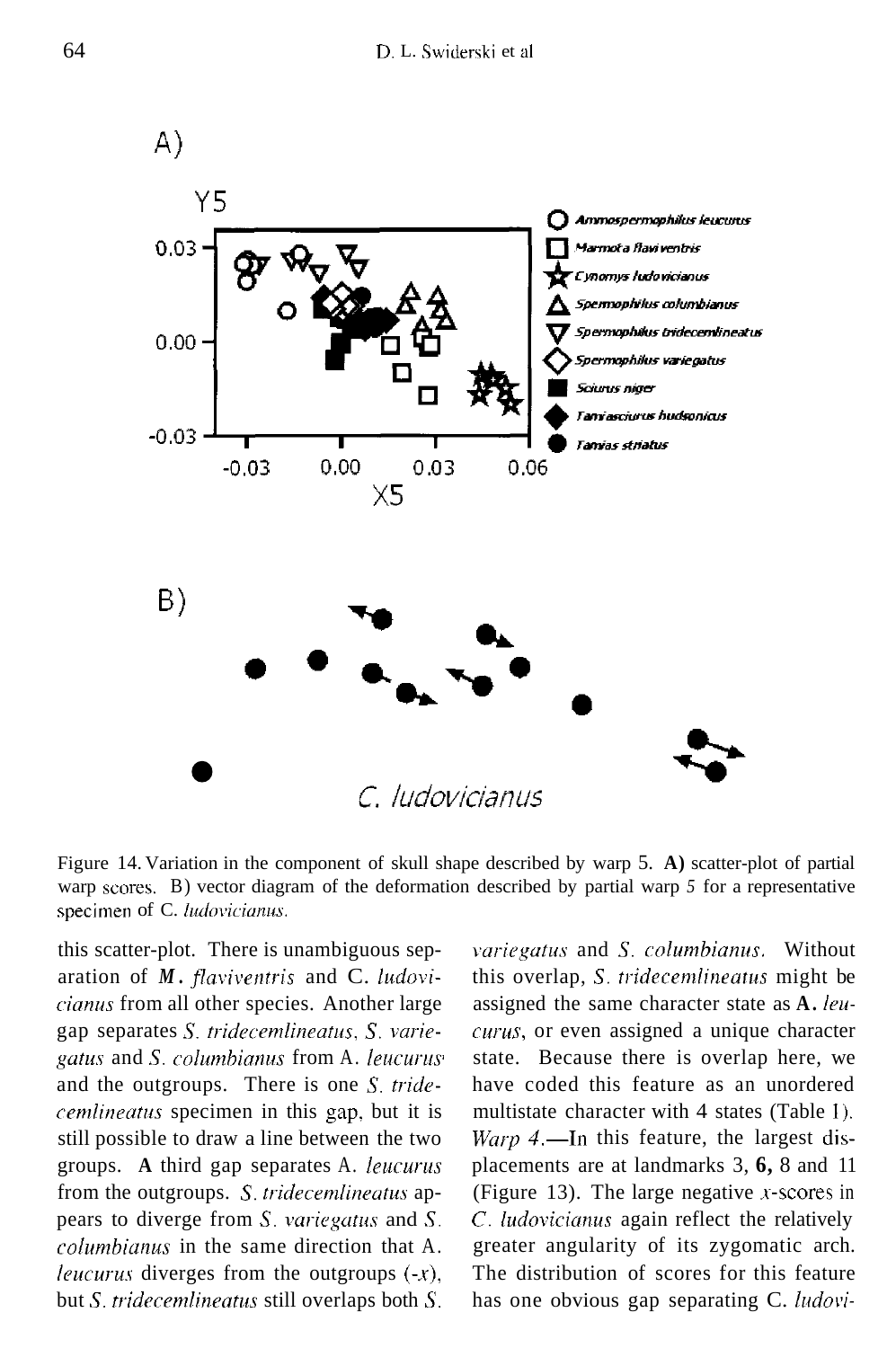

Figure 15. Variation in the component of **skull** shape described by warp 6. A) scatter-plot of partial warp scores. B) vector diagram of the deformation described by partial warp 6 for a representative specimen of *C*. *ludovucianus*.

*ciclnus* from all other species. It is also possible to draw a line separating A. *leucurus* and the outgroups from the other taxa. There is no overlap, but there is also more than one specimen responsible for the narrowness of this gap. In addition, the gap is smaller than almost all distances between individuals within species. Consequently, we only recognize the gap separating C. *114 dovicianus* as clear evidence of an evolutionary transformation. Because the divergence *of* a single species is not phylogenetically informative, we have not included this character in Table 1.

*Warp* 5.—In this feature, large displacements at landmarks 5, 6. 7 and 8 are combined with contrasting displacements of the landmarks at the tips of the snout (Figure 14). Thus this warp describes changes in which the elongation of the outer portion of the zygomatic arch (further contributing to its relatively greater angularity) are combined with blunting of the snout. Near the center of the scatter plot for this feature is a dense cluster with several species broadly overlapping. Two groups of species appear to diverge from this cluster in two directions. One group includes C. *ludovicianus*,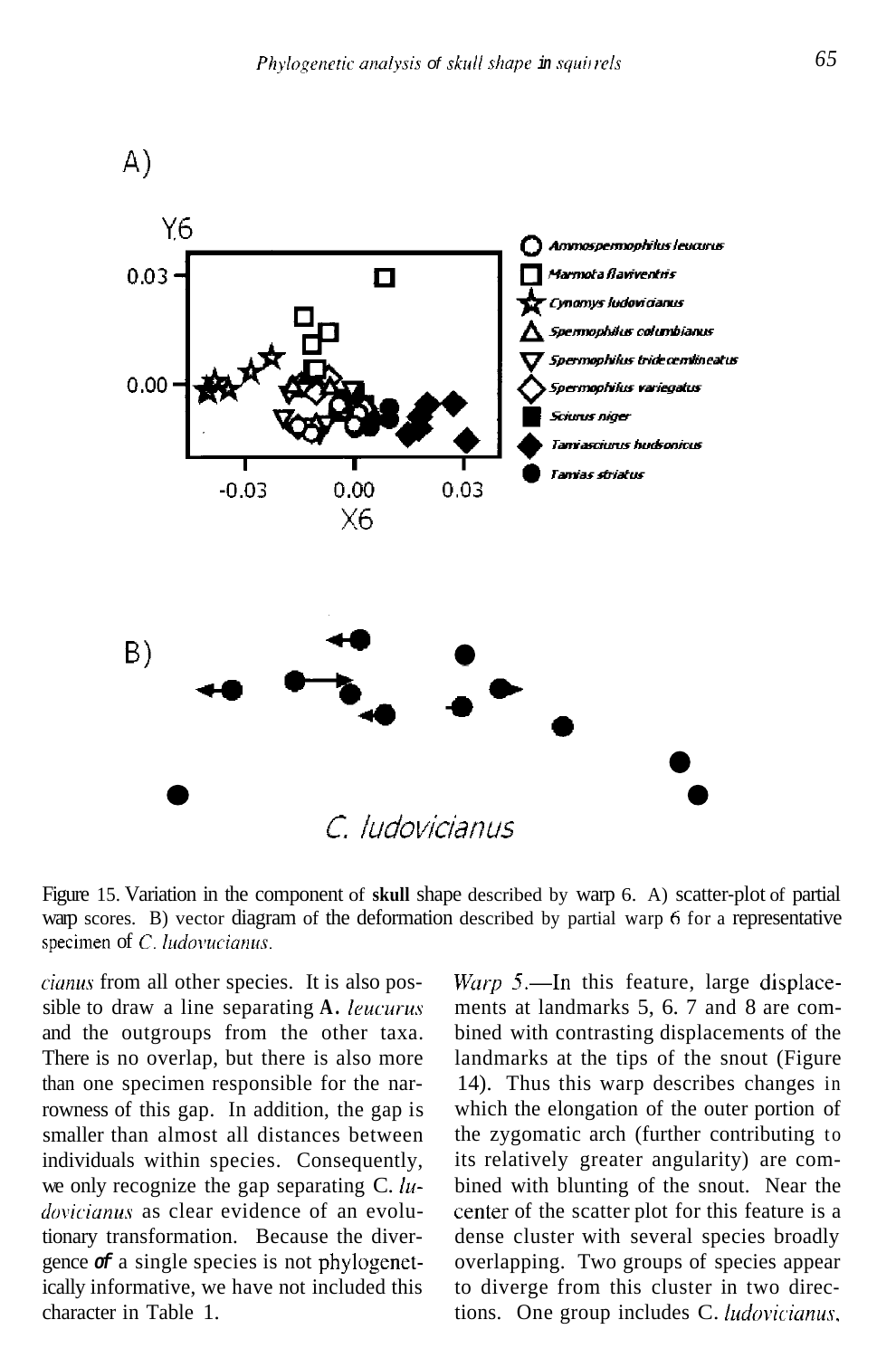

Figure 16. Variation in the component of skull shape described by warp 7. **A)** scatter-plot of partial warp scores. B) vector diagram of the deformation described by partial warp 7 for a representative specimen of *S. tiidecemlineatus.* 

*M. flaviventris* and *S. columbianus*  $(+x)$ ; the other group includes A. *leucurus* and S. *tridecendineaius (+y).* As in the previous feature, there is no overlap between groups, but the difference between groups is less than most differences within species. Again, the only large unambiguous difference is the one separating C. *ludovicianus,*  so this phylogenetically uninformative character also is not included in Table **1.** 

*Warp 6.*—In this feature, the largest displacements are at landmarks 8, 10 and 11 (Figure 15). The large negative  $\chi$  scores for C. *Iudovicianus* reflect posterior exten-

sion of the zygomatic arch, reduction of the posterior root of the arch, and posterior displacement of the mastoid producing a more squared outline for the braincase. The somewhat smaller positive  $x$  scores for  $T$ . *hudsonicus* primarily reflect a relatively broader posterior root of the zygomatic arch. The scatter-plot for this feature also shows a dense cluster near the center, from which both C. *ludovicianus* and *T. hudsonicus* are unambiguously differentiated. Some specimens of *M. flaviventris* have relatively large *+y* scores, but this species is not completely differentiated from the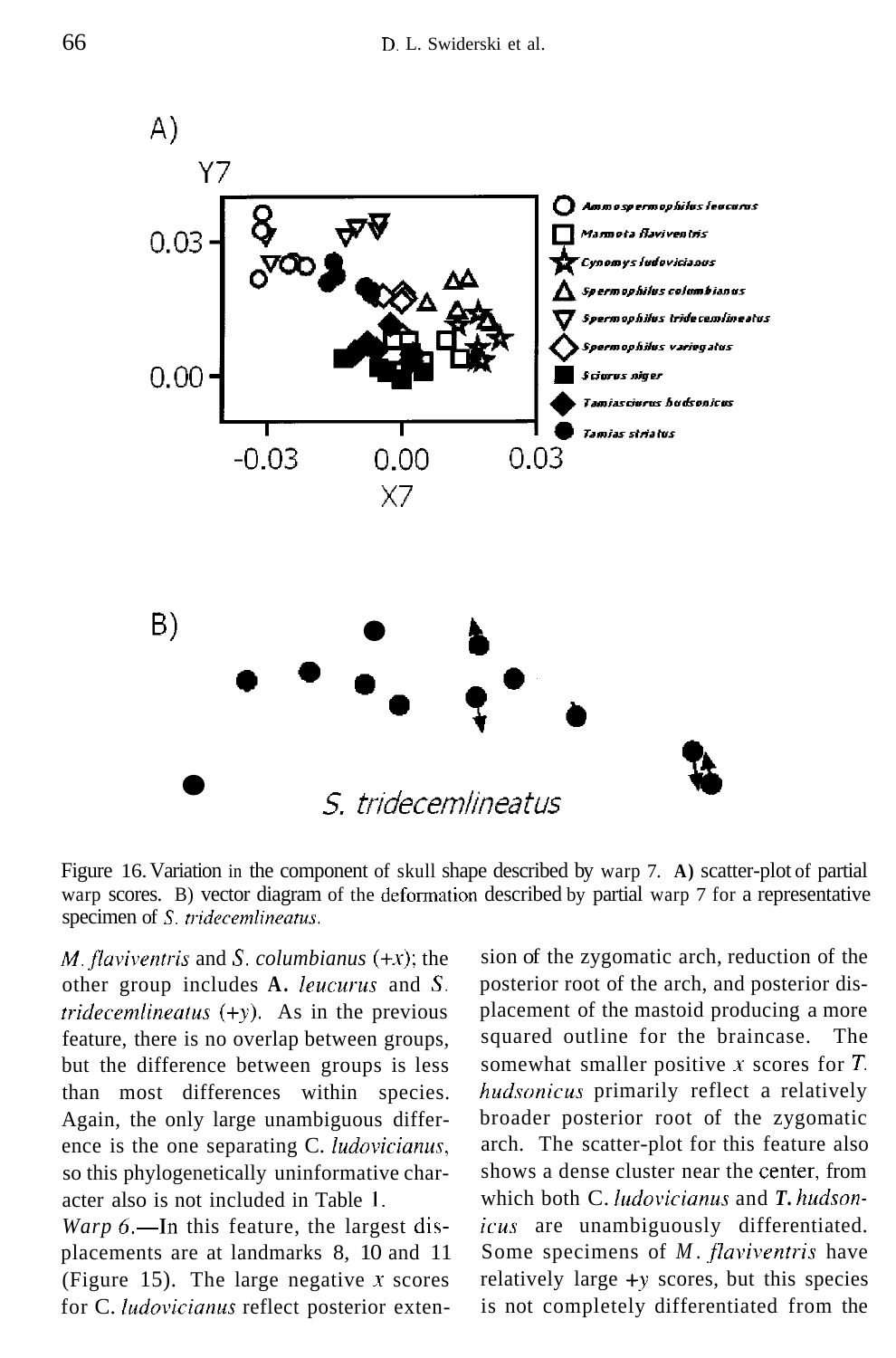

Figure 17. Variation in the component of skull shape described by **warp** 8. **A)** scatter-plot of partial warp scores. B) vector diagram of the deformation described by partial warp 8 for a representative specimen of C. *ludovicianus*.

central cluster. Thus we have coded this feature as a three-state character in which two states are unique to single species (Table **1).** 

*Warp* 7.—In this feature, the largest displacements are at the tip of the snout and near the eye (Figure 16). The positive *y*  scores for *S. tridecemlineutus. A. leucurus*  and *T. striatus* reflect their relatively large eyes and more tapered snouts. The positive **x** scores for C. *ludovicianus* reflect a sharper point at the tip of the snout (but not a general tapering) and a relatively small contraction of the base of the post-orbital process.

At first glance the scatter-plot for this fea-

ture appears to have three or four distinct clusters of specimens. Closer examination reveals that each gap runs through the range of at least one species. Thus, the gaps appear to be artifacts of small sample size, not evidence of evolutionary change. In other words, no character state transformations can be inferred from this plot.

*Warp 8*.—In this feature, there is a large displacement of landmark 4 on the anterior of the orbit, and contrasting displacements of landmarks *5* and 6 on the lateral and medial sides of the orbit (Figure 17). Positive *x*  scores for C. *ludovicianus* again reflect greater angularity at the anterior end of the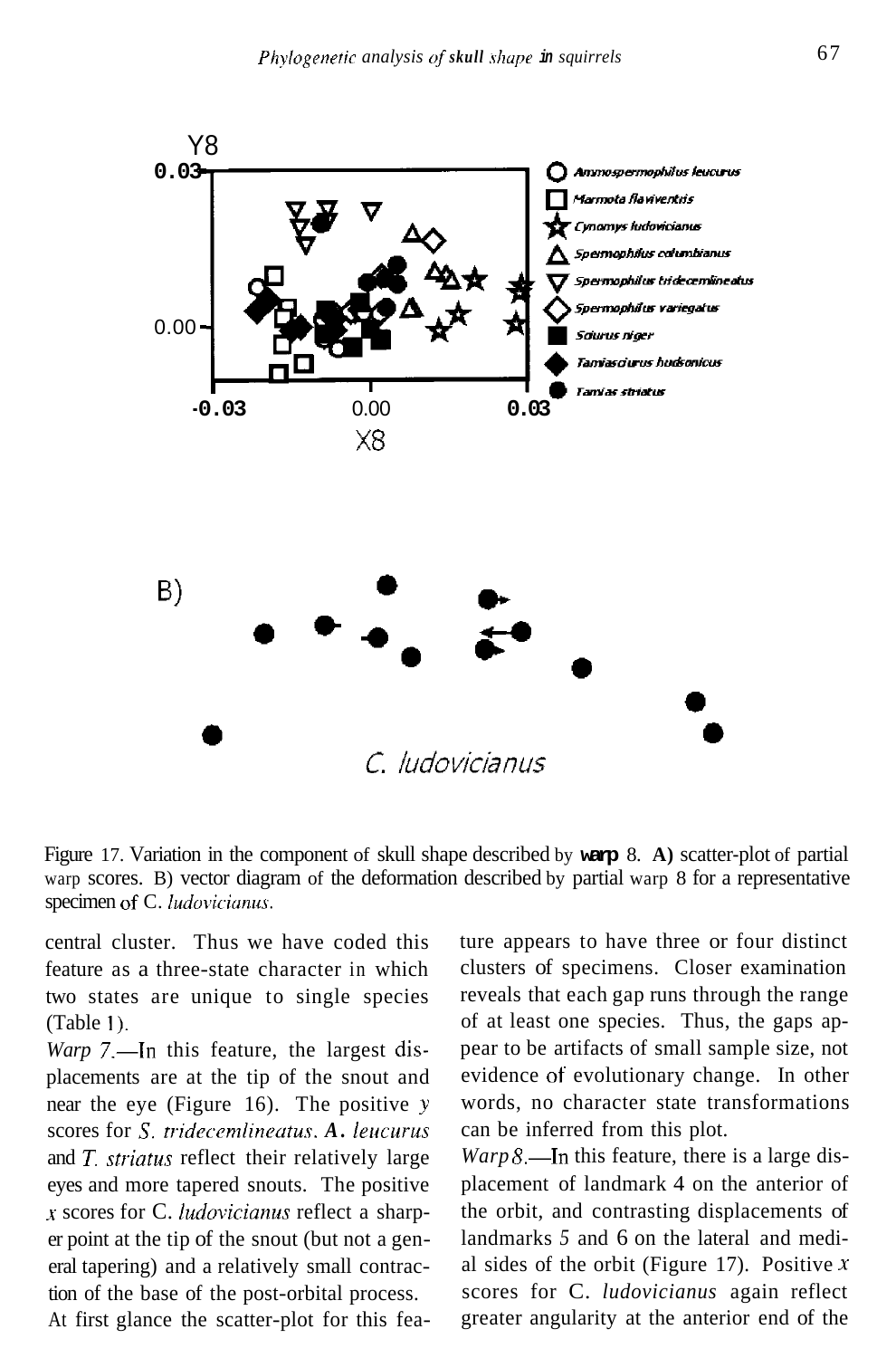

Figure 18. Variation in the component of **skull** shape described by warp 9. **A)** scatter-plot of partial warp scores. B) vector diagram of the deformation described by partial warp 9 for a representative specimen of *S. variegatus.* C) vector diagram of the deformation described by partial warp 9 for a representative specimen of **A**. *leucurus*.

zygomatic arch (in conjunction with slight reduction of the posterior root of the zygomatic arch). Positive *y* scores for *S*. *tridecentlineatus* reflect a somewhat square zygomatic arch in these animals as well, but in this case it is due to medio-lateral expansion **of** the anterior end rather than an anterior displacement of the antero-lateral corner.

There is one unambiguous gap separating C. *ludovicianus* from the other taxa. Some in-

dividuals of *S. columbianus* have similar scores, but there is considerable overlap between S. *colirnibianirs* and *S. variegatus.*  Consequently, S. *columbianus* and S. *variegurus* cannot be differentiated. Similarly, all specimens of *S. tridecemlineatus* have large  $+y$  scores, but a specimen of *T*. *striatus* has an equivalent score, so these species also cannot be differentiated. Again, the only large indisputable difference is the one sep-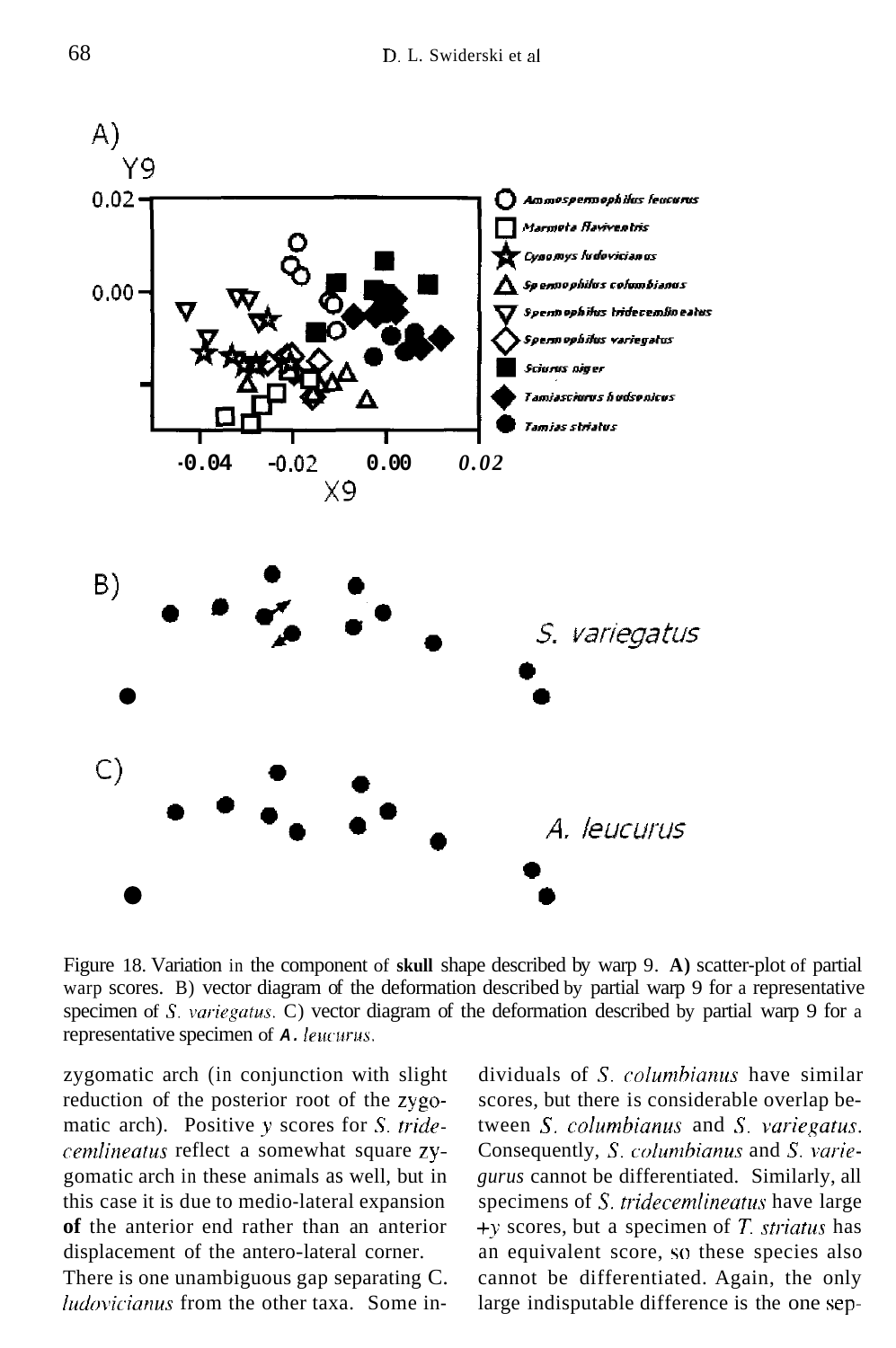| Table 1 – Data matrix |                |                |    |    |
|-----------------------|----------------|----------------|----|----|
|                       | W <sub>1</sub> | w <sub>3</sub> | W6 | w9 |
| S niger               |                |                |    |    |
| T. hudsonicus         |                |                |    |    |
| <i>T.</i> striatus    |                |                |    |    |
| A. leucurus           |                |                |    |    |
| M. flaviventris       |                |                |    |    |
| S. variegatus         |                |                |    |    |
| S. tridecemlineatus   |                |                |    |    |
| S. columbiunus        |                |                |    |    |
| C. ludovicianus       |                |                |    |    |



Figure 19. Cladograms showing the phylogeneiic relationships that can be inferred from this analysis of marinotine skull shapes. **A)** Character W3 interpreted as diagnosing three evolutionarily independent groups. B) Character W3 interpreted as diagnosing three sequentially nested groups.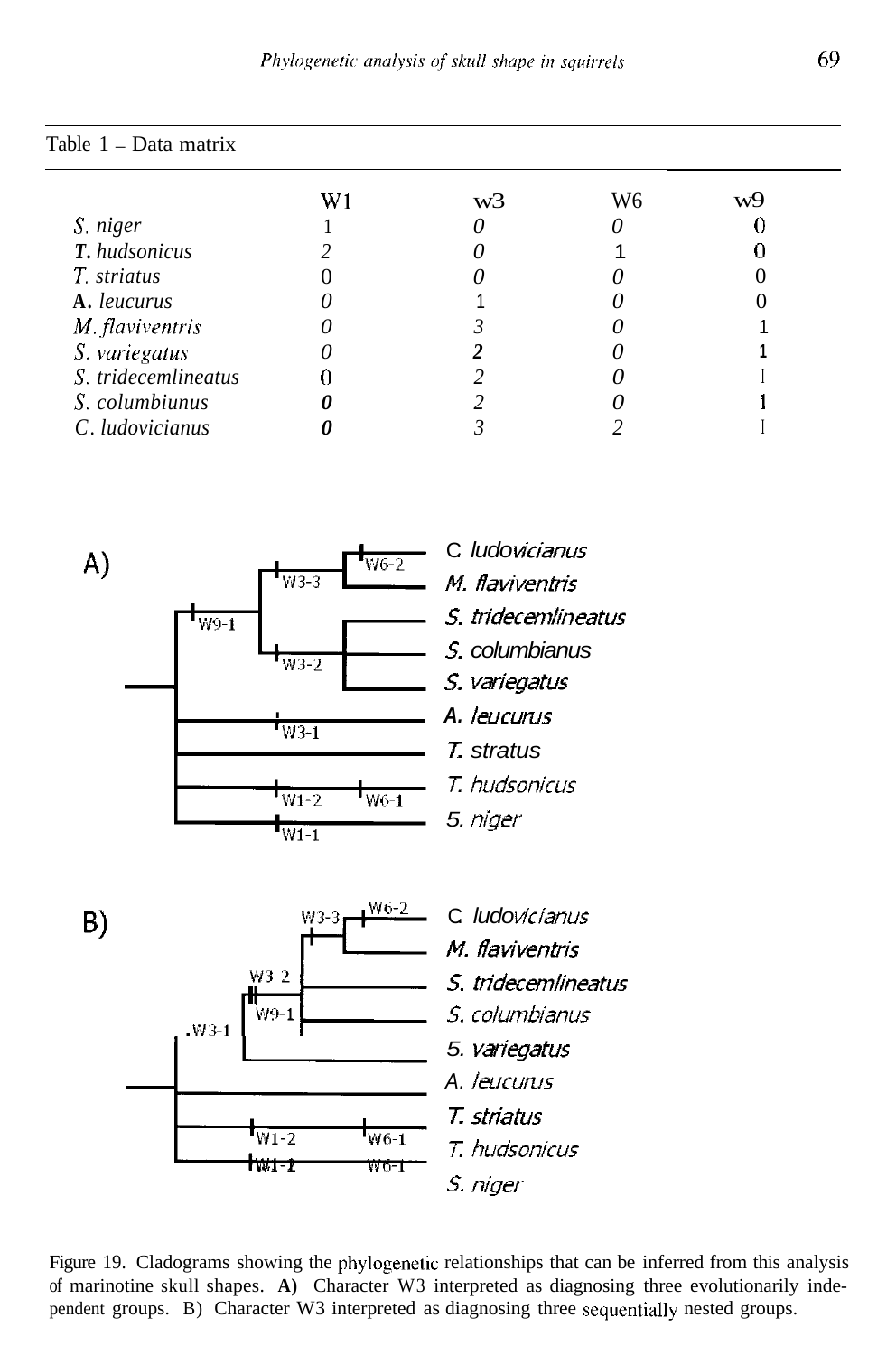arating C. *Iudovicianus,* so this phylogenetically uninformative character also is not included in Table 1.

*Warp* 9.—This feature describes contrasting displacements of landmarks 7 and 9 (Figure 18). In S. *variegatus* and most other marmotines, negative scores on both x- and yaxes reflect their relatively narrower and deeper notch behind the post-orbital process. In some **A.** *leucurus* and *S. tridecemlineatus,* the *y* scores are nearly zero, indicating that the notches of these specimens are simply narrower.

The scatter-plot for this feature shows a gap separating most of the marmotines from *A. leucurus* and the outgroups. In most places this is a rather broad gap, relative to the distances between individuals within species. Only one specimen of S. *niger* intrudes into this gap, but does not cross it. Accordingly, we have coded this feature as a two-state character with **A.** *leucurus* and the outgroups sharing state 0 and all other taxa sharing state **1** (Table 1).

*Phylogeneiic analysis.* Table 1 lists the character state codes for all 9 taxa for the four features that could be coded. Because there are so few characters, the relationships of these six taxa cannot be completely resolved. However, it is possible to extract some information by rooting the tree among the outgroups, as suggested by previous studies of marmotine phylogeny (Bryant, 1945; Black, 1963; Hight et al., 1974: Ellis and Maxson, 1980; Hafner, 1984). Based on this rooting. warp 9 can be interpreted as supporting a monophyletic group that includes all marmotines except *A. leucurus.* Within this group, two subgroups with different states for warp 3 can be recognized. Using only the evidence at hand, it is not possible to determine whether one or both groups are monophyletic; different trees would be inferred from different interpretations of the relationships of the warp's character states. Figure **19A** shows the relationships that

would be inferred if state 0 is considered primitive and states 1, 2 and 3 each diagnose a separate lineage. Figure 19B shows the phylogenetic relationships that would be inferred if the character states are ordered from 0 to 3, with each derived state diagnosing a progressively smaller group. Several other trees are equally plausible. Because this analysis is based on only a small portion of the species in the Marmotini, and because each species is represented by only six specimens, we do not view Figure 19 as a meaningful statement of marmotine relationships. Considerably more work will be needed before we have a clear picture of marmotine relationships and the evolutionary history **of** skull shape in this group.

#### **DISCUSSION**

On the surface, phylogenetic analysis of qualitatively scored traits simply analyzes the distribution of coded character states and identifies the tree that implies the fewest changes between states. However, if this analysis is performed within the Hennigian paradigm, the states and the tree have deeper meanings. In this conceptual framework, the states represent initial hypotheses of homology and monophyly proposed to explain the diversity of traits in the taxa under investigation. and the tree represents the branching pattern that requires the fewest ad hoc hypotheses to resolve conflicts among the initial hypotheses (i.e., the most parsimonious tree). Because the character states encode hypotheses that explain diversity, the analysis of their distributions to identify the most parsimonious tree is logically separate and distinct from the analysis that describes the diversity. It is this disjunction between the phylogenetic analysis and the morphological analysis that allows systematists to score morphological features as categorical variables and compare them as logically equivalent. Coding is not a statement that two differences are equivalent evolutionary changes (e.g., addi-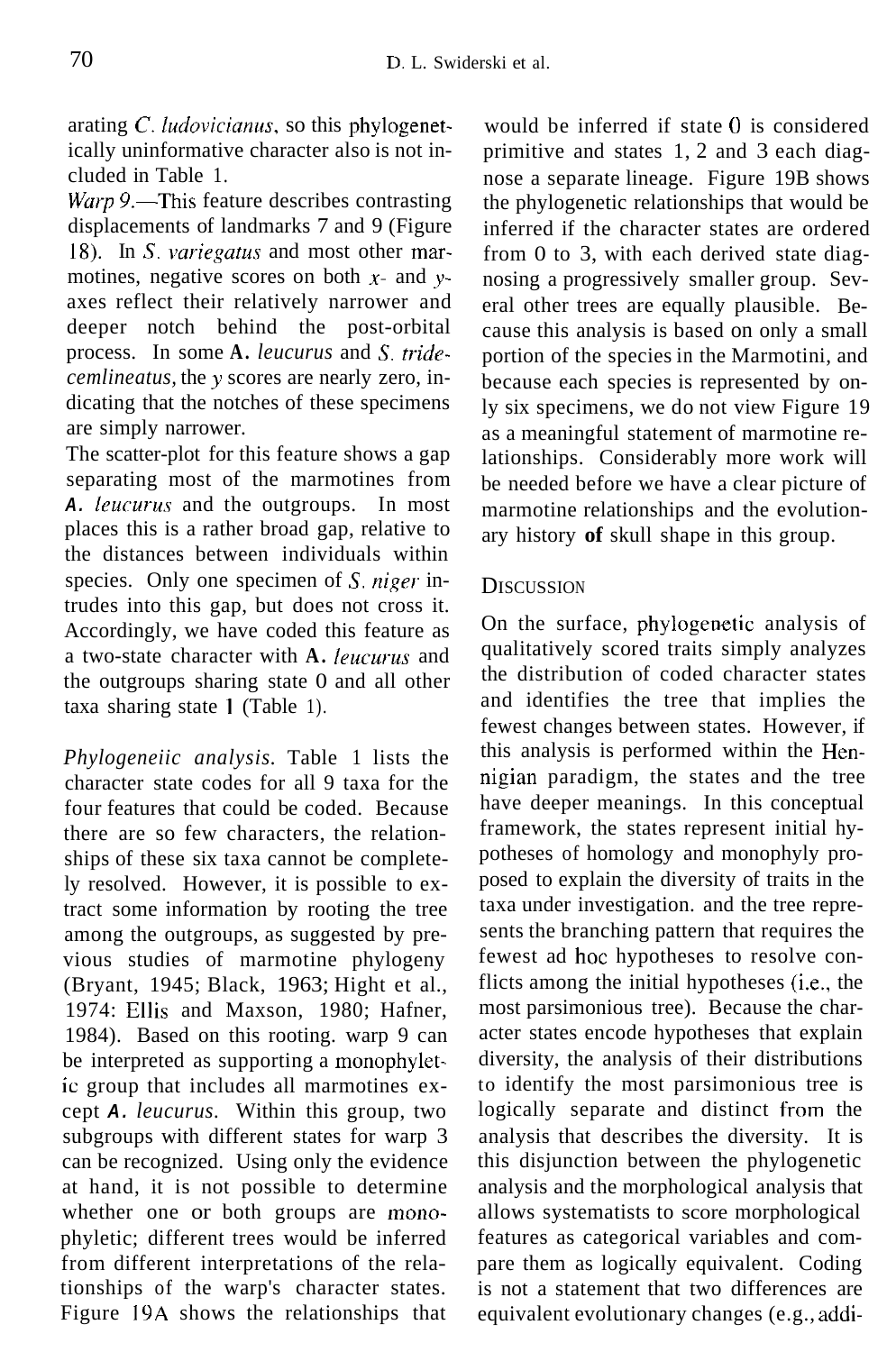tion of a fold on a tooth and fusion of two wrist bones); rather, it is a statement of a hypothesis that they are equivalent indicators of phylogenetic relationships. The same logic means that quantitatively described traits can be coded to reflect hypotheses about their evolution, and that doing so requires more than simply rescaling the original measures.

To apply the logic of the Hennigian approach, the descriptions of the traits must meet certain requirements. One important requirement is that the traits must be described in enough detail that it is possible to judge whether they refer to comparable features in different organisms (Pimentel and Riggins, 1987; Zelditch et al., 1995). Only if the features are comparable does it make sense to attribute differences to evolutionary transformations, and to attribute similarities to a single transformation in a common ancestor. In other words, coding can only be a rational hypothesis of transformation when there are grounds for interpreting similarities and differences in terms of descent with modification.

Partial warps decomposition of the thinplate spline and the new formula for describing the uniform component both provide the necessary grounds for coding (Zelditch et al., 1995; Swiderski et al., 1998; Zelditch et al., 1998). This is because these components describe specific patterns of landmark displacement. Consequently, the scores of any particular component reflect the variability of a particular region of the reference form. If that reference is a single individual or an average of individuals from a single species (preferably representing a single age class), then the region is a feature of an organism, and the diversity in shape can be interpreted in terms of descent with modification. Thus, partial warp analysis and the uniform analysis of an appropriate reference form provide descriptions of shape differences that can legitimately be used in a cladistic analysis of phylogenetic relationships.

In our analysis of skull shape in marmotines, we used one individual from one of the outgroups as a starting form. The shapes of all the other individuals were described in terms of differences from the reference form (i.e., non-zero scores on the partial warps). Then we proposed hypotheses interpreting these scores as evidence of a change in the underlying morphology, but only if we judged that the scores could be sorted into two or more distinct groups. For example, partial warp 3 describes a pattern of landmark displacement involving large movements at six landmarks on the zygomatic arch and posterior of the braincase. The scores for this feature indicated considerable diversity in the ways in which individual specimens differ from the reference with respect to the relative positions of these landmarks. We then moved from the morphometric analysis to the first steps of the phylogenetic analysis. Based on the scores, we inferred that there was an evolutionary transformation of the underlying anatomical structures (the zygomatic arch and braincase) in which the lineages leading to *C. ludoviciunus* and *M. flaviventris* diverged from the lineages leading to the other species. In addition, we inferred from the similarity of their scores that this transformation occurred in the common ancestor of C. *ludovicianus* and *M. flaviventris*, and that none of the other species in this study are derived from that ancestor. Because none of the other data at hand contradicts that interpretation, our phylogenetic tree (based only on these data) suggests that *C. ludovicianus* and *M. flaviventris* represent a monophyletic group.

Thus, the methods of geometric morphometrics are powerful tools for recognizing differences among biological shapes. This does not mean that the shape differences described using these methods can be equated automatically with descriptions of the historical evolutionary transformation. **A** phylogenetic analysis of the observed differ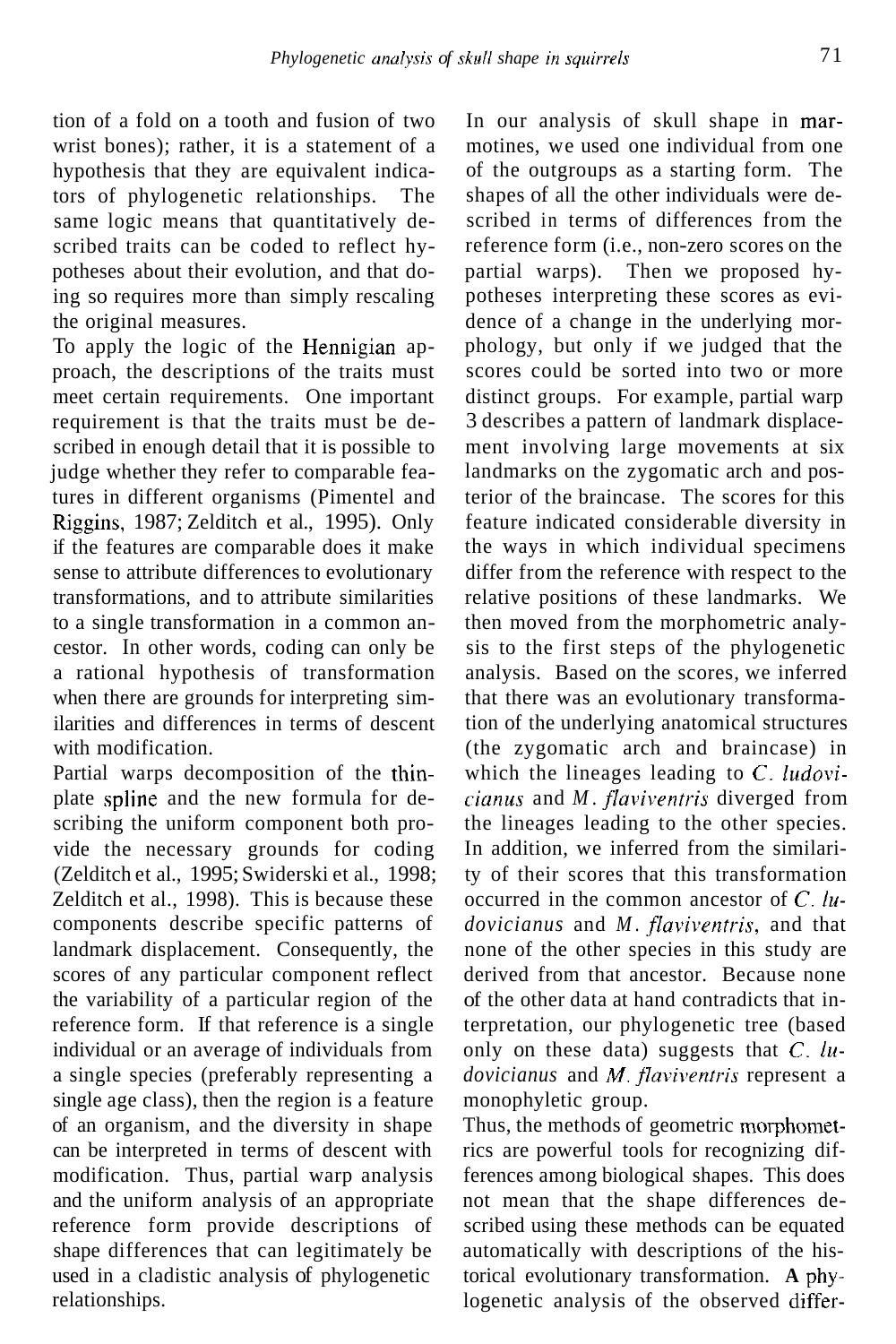ences is needed to infer the history of shape change. This caveat is not unique to the methods of geometric morphometrics. Rather, the unique feature of some of these methods is that their descriptions of shape differences can be used in a subsequent analysis, which proposes and evaluates hypotheses of evolutionary change. When used in this way, geometric morphornetric analyses can play an important role in studies of morphological evolution and phylogenetic relationships.

## **REFERENCES**

- Adams, D. C. and Rosenberg, M. S., 1998. Partial warps, phylogeny, and ontogeny: A comment on Fink and Zelditch (1995). Syst. Biol.. 47: 168-173.
- Bales, C. **S.,** 1996. Skull evolution in the Rhinocerotidae (Mammalia, Perissodactyla): Cartesian transformations and functional interpretations. **J.** Mamm. Evol., *3:* 261-279.
- Black, C. C., 1963. **A** review of the North American Tertiary Sciuridae. Bull. Mus. Comp. Zool., 130: 109-248.
- Bookstein, F. L., 1990. Introduction to methods for landmark data. In: Rohlf, F. **J.** and Bookstein, E L. (eds.), Proceedings of the Michigan Morphometrics Workshop, Special Publication Number 2. The University of Michigan Museum of Zoology, Ann Arbor: 215-225
- Bookstein, F. L., 1991. Morphometric Tools for Landmark Data: Geometry and Biology. Cambridge University Press, New York.
- Bookstein, E L., 1994. Can biometrical shape be a homologous character? In: Hall, B. K. (ed.), Homology: The Hierarchical Basis of Comparative Biology. Academic Press, New York: 197-227
- Bookstein, F. L., 1996. Standard formula for the uniform shape component in landmark data. In: Marcus. L. F., Corti, M., Loy, A., Naylor, G. J. P. and Slice,

D. E., (eds.), Advances in Morphometrics, NATO AS1 Series. Series A> Volume 284. Plenum, New York: 153-168

- Bookstein, F. L., Chernoff, B., Elder, R., Humphries, **J.,** Smith, G. and Strauss, R., 1985. Morphometrics in Evolutionary Biology. Academy of Natural Sciences, Philadelphia.
- Bryant, M. D., 1945. Phylogeny of the Nearctic Sciuridae. Amer. Mid. Natur., 33: 257-390.
- Capanna, E.. Bekele, **A.,** Capula, M.. Castiglia, R., Civitelli, M. V., Codjia, J. T. C., Corti, M. and Fadda, C., 1996. A multidisciplinary approach to the systematics of the genus *Arvicanthis* Lesson, 1842 (Rodentia, Murinae). Mammalia. 60: 677-696.
- Courant, E. David, B., Laurin, B. and Chaline. J., 1997. Quantification of cranial convergences in arvicolids (Rodentia). Biol. J. Linn. Soc., 62: 505-517.
- Ellis, L. S. and Maxson, L. R., 1980. Albumin evolution within New World squirrels (Sciuridae). Amer. Mid. Natur., 104: 57-62.
- Emry, R. J. and Thorington, Jr., R. W., 1982. Descriptive and comparative osteology of the oldest fossil squirrel, *Protosciirrus* (Rodentia: Sciuridae). Smithsonian Contributions to Paleobiology, 47: 1-35.
- Farris, J. S., 1983. The logical basis of phylogenetic analysis. In: Platnick, N. **1.**  and Funk, V. A. (eds.), Advances in Cladistics, volume 2: Proceedings of the second meeting of the Willi Hennig Society. Columbia University Press, New York: 7-36
- Farris, J. S., 1986. On the boundaries of phylogenetic systematics. Cladistics,  $2:14-27$ .
- Farris, J. S., 1990. Phenetics in camouflage. Cladistics, 6: 91-100.
- Felsenstein. **J.,** 1978. Cases in which parsimony and compatibility methods will be positively misleading. Syst. Zool.. 27: 401-410.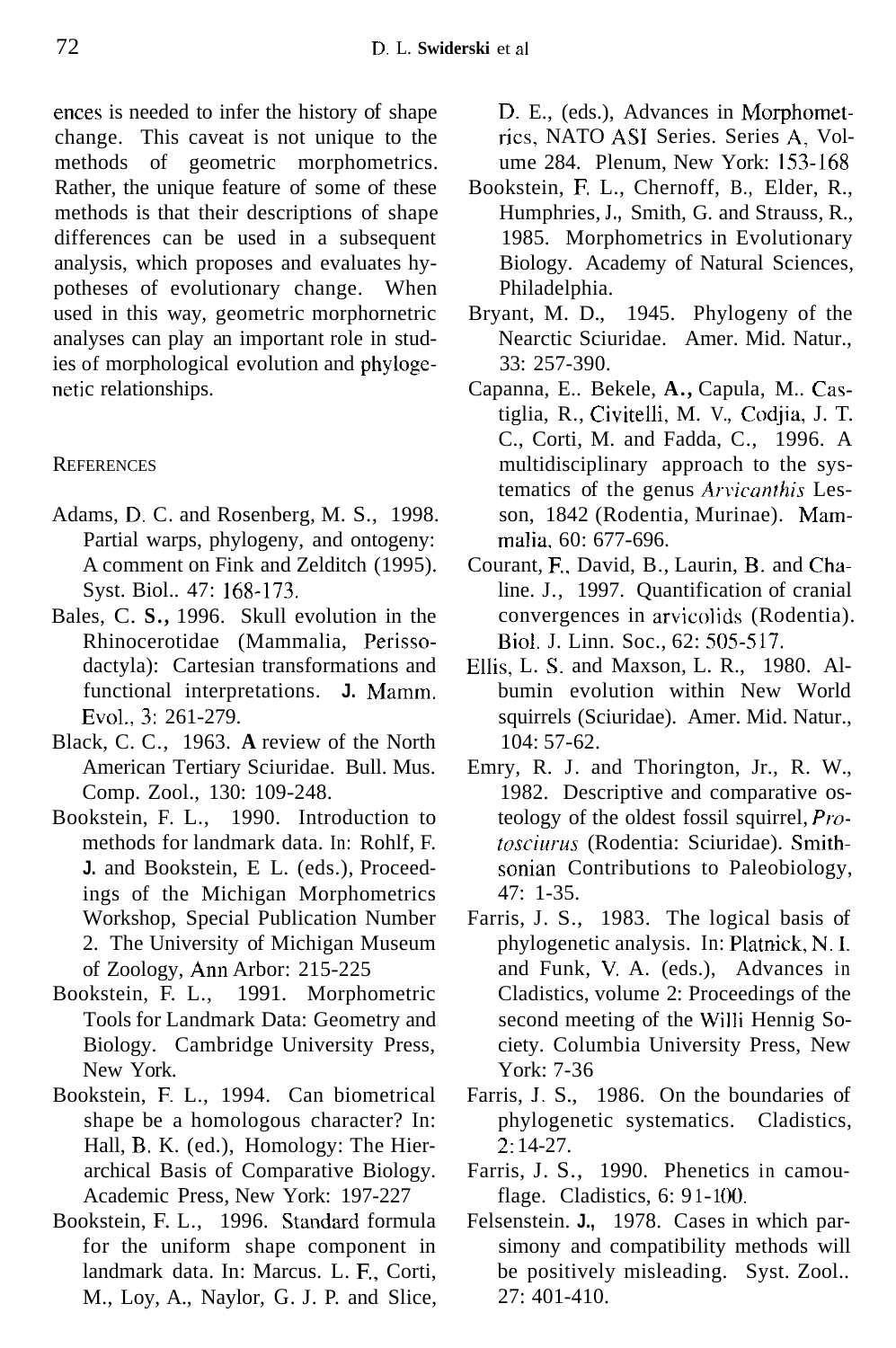- Felsenstein, J., 1988. Phylogenies and quantitative characters. Ann. Rev. Ecol. Syst., 19: 445-471.
- Fink, W. L. and Zelditch, M. L., 1995. Phylogenetic analysis of ontogenetic shape transformations: a reassessment of the piranha genus *Pygocmtrus*  (Teleostei). Syst. Biol., 44: 343-360.
- Garland, Jr., T., and Adolph, S. C., 1994. Why not to do two species comparative studies: Limitations on inferring adaptation. Physiol. Zool.; 67: 797-828.
- Gift, N. and Stevens, P. F., 1997. Vagaries<br>in the delimitation of character states in<br>quantitative variation—an experimental<br>study. Sust Pial. 46: 112.125 in the delimitation of character states in study. Syst. Biol., 46: 112-125.
- Hafner, D. J., 1984. Evolutionary relationships of the Nearctic Sciuridae. In: Murie, J. 0. and Michener, G. R. (eds.), The Biology of Ground-Dwelling Squirrels. University of Nebraska Press, Lincoln, Nebraska: 3-23
- Hecht. M. K. and Edwards, J. L., 1976. The determination of parallel or monophyletic relationships: the proteid sala-The determination of parallel or mono-<br>phyletic relationships: the proteid sala-<br>manders — a test case. Amer. Natur.,<br> $110.653.677$ 110: 653-677.
- Hennig. W., 1966. Phylogenetic Systematics. University of Illinois Press, Urbana.
- Hight, M. E.. Goodman, M. and Prychodko. W., 1974. Immunological studies of the Sciuridae. Syst. Zool., 23: 12-25.
- Howell, A. H., 1938. Revision of the North American ground squirrels. with a classification of the North American Sciuridae. North American Fauna, 56: 1-256.
- Humphries, J., 1994. VECTOR SPEC-TOR, beta version, 1.00a. Cornell University, Ithaca, New York.
- Janis, C. M. and Ehrhardt, D., 1988. Correlation of relative muzzle width and relative incisor width with dietary preference in ungulates. Zool. **J.** Linn. Soc., 92: 267-284.
- Loy, A., Cataudella, S. and Corti, M., 1996. Shape changes during the growth of the sea bass, *Dicentrarchus labrax* (Teleostea: Perciformesj, in relation to

different rearing conditions. An application of thin-plate spline regression analysis. In: Marcus. L. E. Corti, M., Loy, A., Naylor, G. J. P. and Slice. D. E., (eds.), Advances in Morphometrics, NATO AS1 Series. Series A, Volume 284. Plenum, New York: 399-405

- Mabee. P. M., 1993. Phylogenetic interpretation of ontogenetic change: sorting out the actual and artefactual in an empirical case study of centrarchid fishes. Zool. J. Linn. Soc., 107: 175-291.
- MacFadden. B. J., 1992. Fossil Horses: Systematics, Paleobiology and Evolution of the Family Equidae. Cambridge University Press, Cambridge, U.K.
- Mickevich, M. F. and Weller, S. J., 1990. Evolutionary character analysis: tracing character change on a cladogram. Cladistics, 6: 137-170.
- Neff, N. A., 1986. A rational basis for a priori character weighting. Syst. Zool.. 35: 110-123.
- Pimentel, **R. A.** and Riggins, R., 1987. The nature of cladistic data. Cladistics, 3: 20 1-209.
- Radinsky, L. B., 1982. Evolution of skull shape in carnivores. 3. The origin and early radiation of the modern carnivore families. Paleobiology, 8: 177-195.
- Rohlf, F. J., Loy, A. and Corti, M., 1996. Morphometric analysis of Old World Talpidae (Mammalia. Insectivora) using partial warp scores. Syst. Biol., 45: 344- 362.
- Rohlf, F. J., 1997. TPSSPLIN, version 1.15. SUNY at Stony Brook, Stony Brook, New York.
- Rohlf, E J., 1998. On applications of geometric morphometrics to studies of ontogeny and phylogeny. Syst. Biol., 47: 147- 158.
- Rohlf, F. J., 1998. TPSRELW, version 1.17. SUNY at Stony Brook. Stony Brook, New York.
- Brook, New York.<br>Sæther, **O. A.,** 1986. The myth of objec-<br>tivity-Post-Hennigian deviations.<br>Cladistics 2: 1.12 Cladistics, 2: **1** - 13.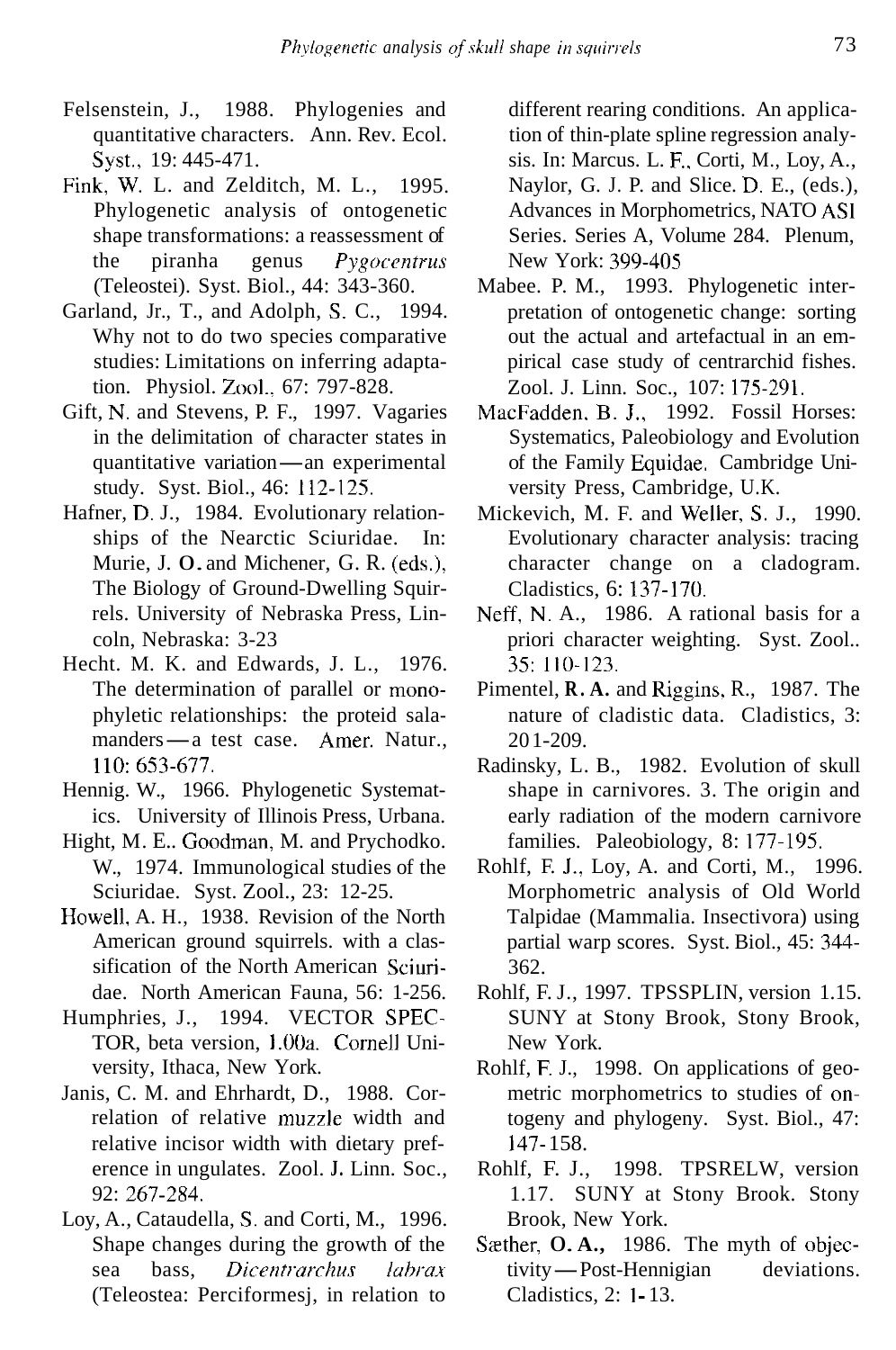- Swiderski, D. L., 1993. Morphological evolution of the scapula in tree squirrels, chipmunks and ground squirrels (Sciuridae): an analysis using thin-plate splines. Evolution, 47: 1854-1873.
- Swiderski, D. L., Zelditch, M. **L.** and Fink, W. L., 1998. Why morphometrics is not special: coding quantitative data for phylogenetic analysis. Syst. Biol., 47: 508- 519.
- Taylor, P. J. and Contrafatto, G., 1996. Mandible shape and size in three species of musk shrews *(Crociduru* Wagler, 1832) from southern Africa. Mammalia, 60: 753-765.
- van Dam, J., 1996. Stephanodonty in fossil murids. **A** landmark-based approach. In: Marcus, L. F., Corti, M., Loy, A., Naylor, G. **J.** P. and Slice, D. E., (eds.), Advances in Morphometrics, NATO AS1 Series. Series A, Volume 284. Plenum, New York 449-478.
- Winterbottom, R., 1990. The *Trimmatonz naanus* species complex (Actinopterygii, Gobiidae): phylogeny and progenetic heterochrony. Syst. Zool., 39: 253-265.
- Zelditch, M. L., Bookstein, E L. and Lundrigan, **B.** L., 1992. Ontogeny of integrated skull growth in the cotton rat Sigmodon fulviventer. Evolution, 46: 1164-1180.
- Zelditch. M. **L.** and Fink, W. **L.,** 1995. Allometry and developmental integration of body growth in a piranha, *Pygocentrus nattereri* (Teleostei: Ostariophysi) **J.** Morphol., 223: 341-355.
- Zelditch. M. L. and Fink, W. L., 1998. **Par**tial warps, phylogeny and ontogeny: a reply to Adams and Rosenberg. Syst. Biol., 47: 344-348.
- Zelditch, M. L., Fink, W. **L.** and Swiderski, D. L., 1995. Morphometrics, homology and phylogenetics: Quantified characters as synapomorphies. Syst. Biol., 44: 179- 189.
- Zelditch, M. L., Fink. W. **L.,** Swiderski, D. L. and Lundrigan. B. L.. 1998. On ap-

plications of geometric morphometrics to studies on ontogeny and phylogeny: a reply to Rohlf. Syst. Biol., 47: 158- 166.

APPENDIX  $1 -$  LIST OF SPECIMENS.

All specimens are from the University of Michigan Museum of Zoology, Mammal Division.  $m = male$ ,  $f = female$ ,  $? = un$ known.

## **OUTGROUPS**

- *Sciurus niger*: USA, N. Carolina, Anson CO.: 123729, f. USA, N. Carolina, Craven *Co.:* 123565, m, 123731, m. USA, N. Carolina, Duplin Co.: 123566, f. USA, N. Carolina, Hoke Co.: 123733, f. USA, S. Carolina, Georgetown *Co.,* 125705, m.
- *Tumiasciui-us hudsonicu;,* : USA, Michigan, Clare Co.: 85195, m. USA, Michigan, Iosco Co.: 85202, f. USA, Michigan, Presque Isle Co.: 86232, f. USA, Michigan. Van Buren Co.: 82640, f. USA, Michigan, Washtenaw Co.: 79823, m, 79824, m.
- *Taniias striutus:* USA, Michigan, Gogebic Co.: 53592, f. USA, Michigan, Chippewa Co.: 126668, m. USA, Michigan, Mackinac Co.: 162429, m; 162432, m; 162433, m; 162434, f.

#### MARMOTINES

- *Ammospermophilus leucurus:* USA, California, Inyo Co.: 108235. m; 108236, m; 108237, f; 108243, m; 108245, m; 108246, f.
- *Cynontys ludoiiciamis:* USA, Kansas, Ness Co.: 67352, m; 67354, ?. USA, Nebraska, Sheridan Co.: 75513, m. USA, New Mexico. Quay Co.: 108049 f. USA, *S.* Dakota. Custer Co.: 96071, m; 97078. f.